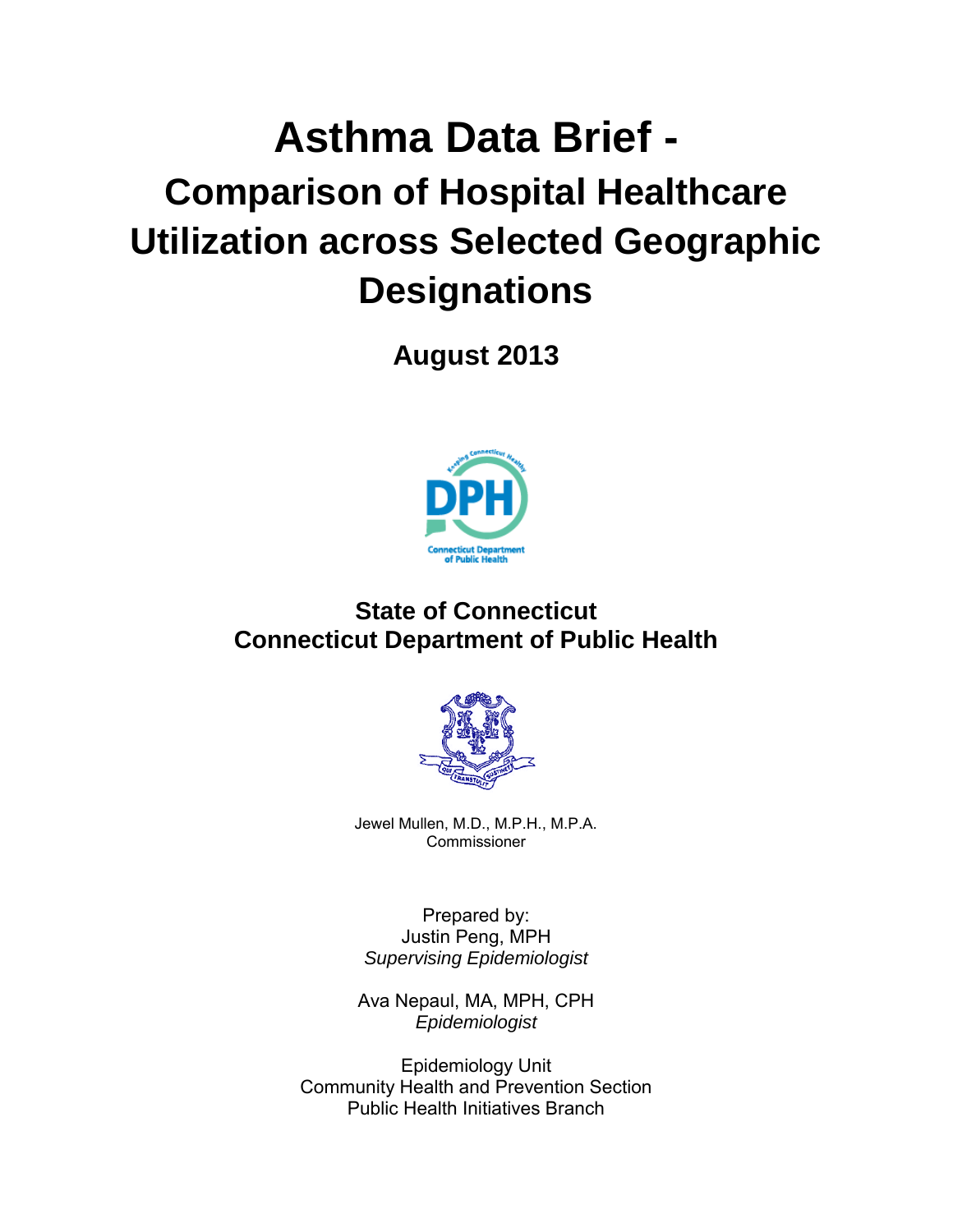### **Introduction**

Connecticut is one of the wealthiest states in the nation, but the residents of its five largest cities – Bridgeport, Hartford, New Haven, Stamford, and Waterbury – live in some of the most severe and concentrated pockets of poverty in the United States. These residents also experience disproportionately higher rates of asthma hospitalization and emergency department (ED) visit rates and charges.

This asthma data brief describes the burden of asthma in Connecticut by providing information on asthma healthcare utilization in hospital settings. It provides statistical information on hospitalization rates, ED rates, and hospital healthcare charges by sex, age, and race/ethnicity. It also provides information on excess asthma hospital healthcare charges among minority populations (non-Hispanic blacks, Hispanics, and non-Hispanic others) if their hospitalization and ED visit rates were equivalent to that of the non-Hispanic white population. All statistics are provided by rural classification, county, and the five largest cities. The description of the key findings below focuses on the five largest cities in Connecticut.

# **Key Findings**

- Combined, the five largest cities in Connecticut make up 17.5% of the total state population; however, their residents accounted for:
	- 40.1% of all asthma hospitalizations in 2009 (an increase from 37.2% in 2005);
	- 39.8% of all asthma ED visits in 2009 (an increase from 36.8% in 2005); and
	- 41.1% of all asthma hospital healthcare charges in 2009 (an increase from 38.0% in 2005).
- $\bullet$  Between 2005 2009, residents of the five largest cities were about three times more likely to be hospitalized (31.6 per 10,000 population vs. 10.1 per 10,000 population) or visit an ED (139.3 per 10,000 population vs. 50.2 per 10,000 population) for their asthma when compared to residents from the rest of **Connecticut.**
- There were clear differences in the rates of hospitalization and ED visits due to asthma by sex, age group, and race/ethnicity. These differences were still present after controlling for place of residence (i.e., one of the five largest cities or the rest of Connecticut). Children, adult women, Hispanics, and non-Hispanic blacks experienced higher rates of asthma morbidity in the five largest cities.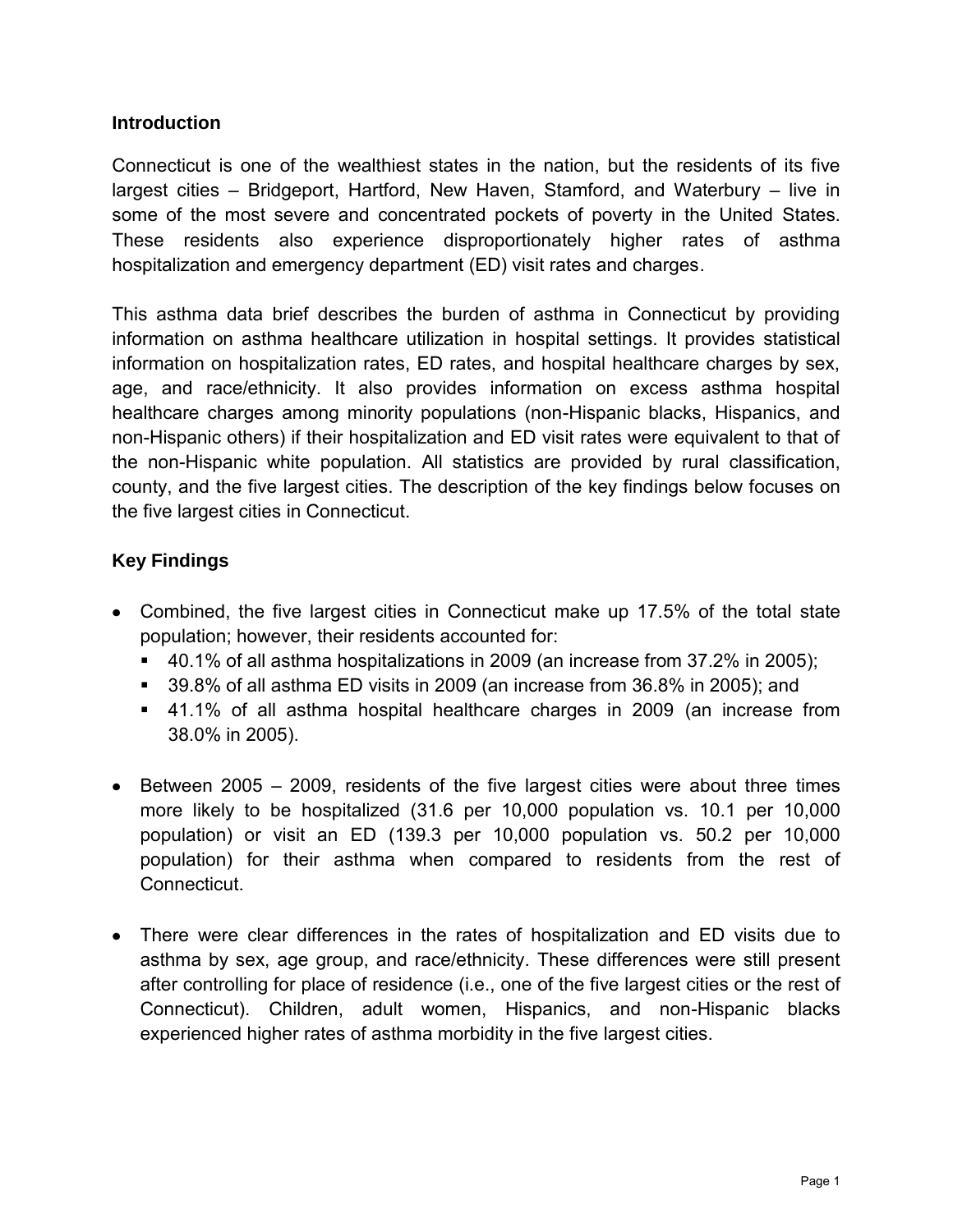- In 2009, asthma hospital healthcare charges for residents of the five largest cities totaled \$46 million (\$32 million on hospitalization charges and \$14 million on ED visit charges).
- Among residents of the five largest cities, for every \$100 of asthma hospital healthcare charges, \$79 was charged to a public payer (Medicaid or Medicare). In comparison, for residents of the rest of the state, \$64 was charged to public funds for every \$100 of asthma hospital healthcare charges.
- If Connecticut minority populations (non-Hispanic blacks, Hispanics, and non-Hispanic others) in the five largest cities experienced the same asthma hospitalization and ED visit rates as their non-Hispanic white counterparts, approximately \$23 million or 50% of the asthma hospital healthcare charges could potentially be prevented<sup>1</sup>.

 $\overline{a}$ 

 $1$  Potentially preventable hospital healthcare charges, excess charges, were calculated for events of hospitalization and ED visit as follows: 1) calculate age-adjusted rates by race/ethnicity; 2) calculate incidence rate ratios (IRR) with non-Hispanic Whites as the referent group; 3) calculate percent of excess events by race/ethnicity using the formula (IRR-1)/IRR; 4) calculate excess charges for each race/ethnic group by multiplying the total charges by the percent of excess events; and 5) add together excess charges for events.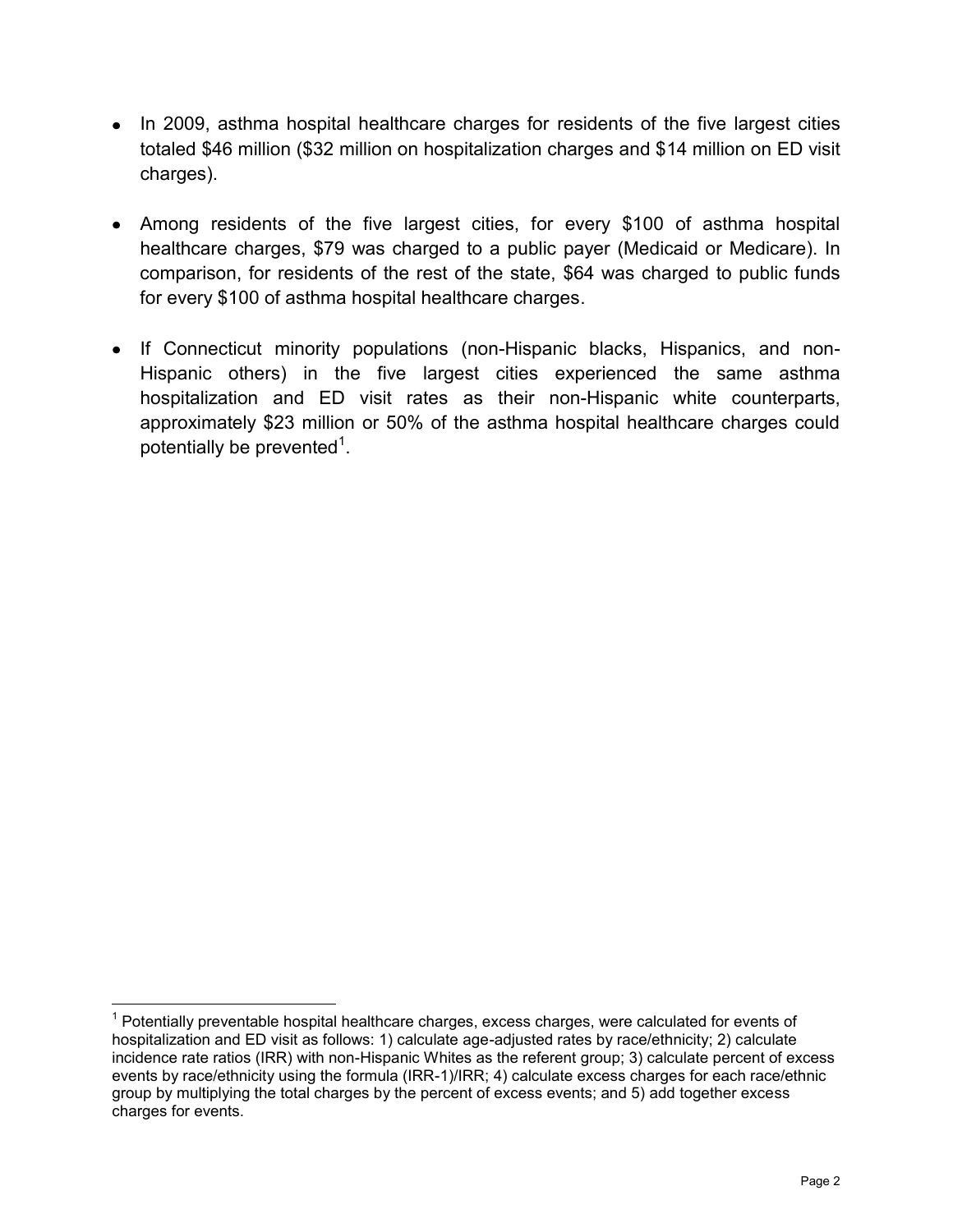# **List of Tables**

| 1. Selected Economic and Demographic Characteristics of Connecticut and Its<br>Five largest Cities (ACS, $2005 - 2009$ ) | 4  |
|--------------------------------------------------------------------------------------------------------------------------|----|
| 2. Asthma Hospitalizations (Primary Diagnosis) by Geographic Designation,<br>Connecticut, 2005-2009                      | 9  |
| 3. Asthma Emergency Department Visits (Primary Diagnosis) by Geographic<br>Designation, Connecticut, 2005-2009           | 11 |
| 4. Asthma Hospital Healthcare Charges by Geographic Designation,<br>Connecticut, 2005-2009                               | 13 |
| 5. Excess Asthma Hospital Healthcare Charges by Race/Ethnicity by<br>Geographic Designation, Connecticut, 2009           | 17 |

# **List of Figures**

| 1. Asthma Hospitalization Rates by Geographic Designation, Connecticut, 2005-<br>2009                                                                           | 6 |
|-----------------------------------------------------------------------------------------------------------------------------------------------------------------|---|
| 2. Asthma ED Visit Rates by Geographic Designation, Connecticut, 2005-2009                                                                                      | 6 |
| 3. Asthma Hospital Healthcare Charges by Geographic Designation,<br>Connecticut, 2009                                                                           |   |
| 4. Percent of Asthma Hospital Healthcare Charges Paid by Public Funds by<br>Geographic Designation, Connecticut, 2009                                           | 7 |
| 5. Excess Asthma Hospital Healthcare Charges Due to Disparity among Minority<br>Populations by Geographic Designation, Connecticut, 2009                        | 8 |
| 6. Percent of Total Asthma Hospital Healthcare Charges in Excess Due to<br>Disparity among Minority Populations by Geographic Designation,<br>Connecticut, 2009 | 8 |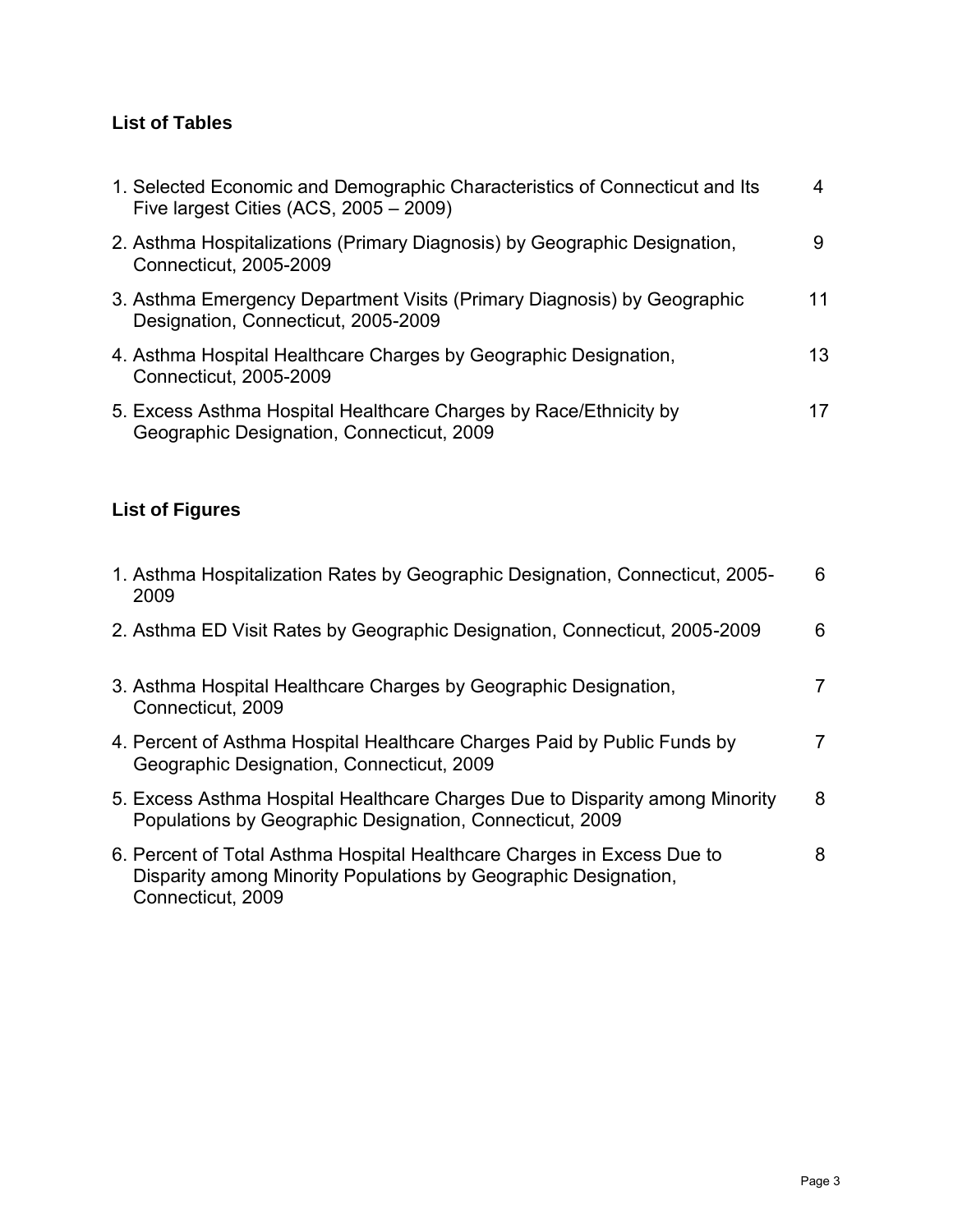# <span id="page-4-0"></span>**Table 1. Selected Economic and Demographic Characteristics of Connecticut and Its Five Largest Cities (ACS, 2005 - 2009)**

|                                                       | <b>Bridgeport</b> | <b>Hartford</b> | <b>New Haven</b> | <b>Stamford</b> | Waterbury  | <b>Connecticut</b> |
|-------------------------------------------------------|-------------------|-----------------|------------------|-----------------|------------|--------------------|
| Median household income <sup>*a</sup>                 |                   |                 |                  |                 |            |                    |
|                                                       | \$40,530          | \$29,190        | \$37,823         | \$76,134        | \$39,832   | \$67,721           |
| compared to state median                              | (\$27,191)        | (\$38,531)      | (\$29,898)       | \$8,413         | (\$27,889) |                    |
| Households with income < \$25,000 <sup>*b</sup>       |                   |                 |                  |                 |            |                    |
|                                                       | 32.5%             | 44.6%           | 35.6%            | 15.9%           | 32.3%      | 17.6%              |
| Median earnings* <sup>c</sup>                         |                   |                 |                  |                 |            |                    |
| Less than high school graduate                        | \$22,801          | \$16,885        | \$21,099         | \$18,715        | \$23,070   | \$23,235           |
| Graduate or professional degree                       | \$61,914          | \$55,972        | \$48,328         | \$82,504        | \$55,147   | \$72,705           |
| Unemployment rate ( $\geq$ 16 years old) <sup>a</sup> |                   |                 |                  |                 |            |                    |
| Overall                                               | 11.7              | 16.8            | 10.1             | 7.9             | 11.3       | 6.9                |
| White                                                 | 10.0              | 10.4            | 6.1              | 6.1             | 8.9        | 5.7                |
| <b>Black or African American</b>                      | 14.3              | 19.0            | 14.9             | 13.6            | 16.8       | 12.9               |
| Asian                                                 | 8.8               | 3.7             | 3.6              | 5.9             | 11.1       | 5.3                |
| Hispanic (of any race)                                | 11.4              | 21.1            | 13.9             | 12.4            | 13.6       | 12.2               |
| Population living below the poverty level $(\%)^e$    |                   |                 |                  |                 |            |                    |
| Overall                                               | 20.0              | 31.6            | 24.4             | 10.2            | 20.3       | 8.7                |
| Male                                                  | 18.7              | 28.1            | 23.0             | 9.1             | 19.1       | 7.8                |
| Female                                                | 21.3              | 34.8            | 25.7             | 11.2            | 21.4       | 9.7                |
| < 18 years old                                        | 27.6              | 42.8            | 31.8             | 12.5            | 32.1       | 11.7               |
| White                                                 | 16.9              | 28.7            | 21.7             | 6.9             | 15.9       | 6.3                |
| <b>Black or African American</b>                      | 20.6              | 27.8            | 24.3             | 17.3            | 23.4       | 18.8               |
| Asian                                                 | 27.1              | 20.2            | 18.8             | 9.8             | 18.0       | 7.5                |
| Hispanic (of any race)                                | 24.8              | 40.7            | 35.4             | 18.4            | 37.3       | 24.2               |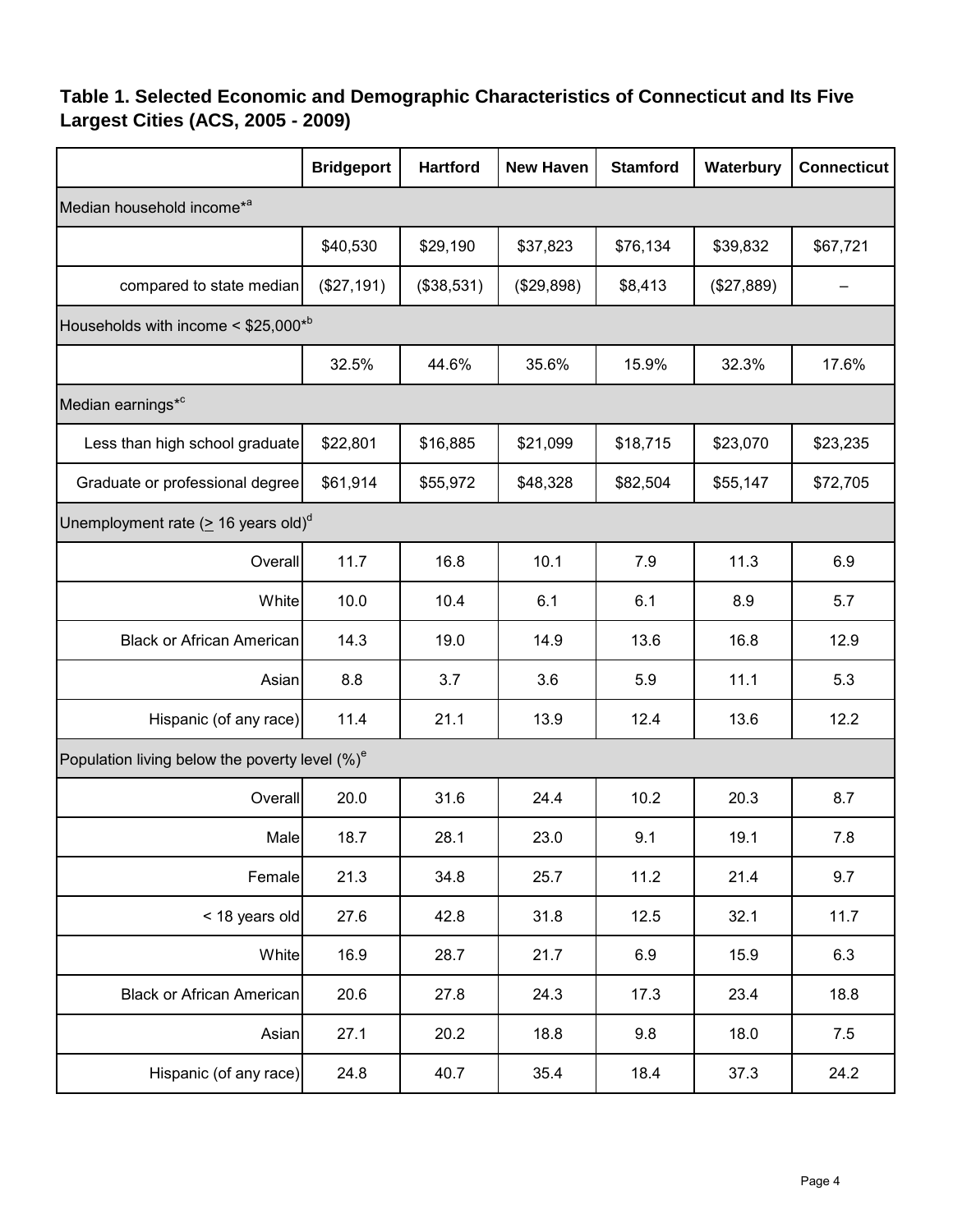## **Table 1. Selected Economic and Demographic Characteristics of Connecticut and Its Five Largest Cities (ACS, 2005 - 2009) (Continued)**

|                                                            | <b>Bridgeport</b> | <b>Hartford</b> | <b>New Haven</b> | <b>Stamford</b> | Waterbury   | <b>Connecticut</b> |
|------------------------------------------------------------|-------------------|-----------------|------------------|-----------------|-------------|--------------------|
| Worked full-time, year-round <sup>a*</sup>                 | 2.6               | 3.9             | 2.6              | 2.4             | 29.6        | 1.1                |
| Worked part-time or part-year <sup>a*</sup>                | 19.2              | 30.5            | 23.1             | 12.0            | 2.2         | 9.8                |
| Did not work <sup>a*</sup>                                 | 35.2              | 47.9            | 45.2             | 19.9            | 17.9        | 16.8               |
| Less than high school graduate b                           | 26.7              | 40.0            | 34.1             | 21.4            | 31.5        | 20.2               |
| Educational attainment, age 25 years or older <sup>t</sup> |                   |                 |                  |                 |             |                    |
| High school graduate or higher                             | 73.0%             | 67.1%           | 80.6%            | 88.1%           | 79.4%       | 88.2%              |
| Bachelor's degree or higher                                | 14.4%             | 13.6%           | 32.2%            | 43.5%           | 16.2%       | 35.1%              |
| Housing characteristics <sup>9</sup>                       |                   |                 |                  |                 |             |                    |
| Median value of owner-occupied,<br>mortgaged units         | \$245,100         | \$186,500       | \$228,400        | \$584,700       | \$164,800   | \$305,400          |
| compared to state median                                   | (\$60,300)        | (\$118,900)     | (\$77,000)       | \$279,300       | (\$140,600) |                    |
| Residential Segregation <sup>†</sup>                       |                   |                 |                  |                 |             |                    |
| Dissimilarity index with non-Hispanic Whites <sup>h</sup>  |                   |                 |                  |                 |             |                    |
| Black, non-Hispanic                                        | 0.45              | 0.60            | 0.56             | 0.54            | 0.38        | 0.66               |
| Asian, non-Hispanic                                        | 0.42              | 0.42            | 0.40             | 0.33            | 0.26        | 0.35               |
| Hispanic                                                   | 0.44              | 0.44            | 0.58             | 0.51            | 0.42        | 0.57               |

\* Wiithin the past 12 months

 $^\dagger$  Evenness, exposure, concentration, centralization, and clustering are aspects of racial and ethnic residential segregation. The dissimilarity index is a measure of evenness that ranges from 0 (complete integration) to 100 (complete segregation) and represents the percent of a minority group that would have to relocate in order to have the same distribution in a geographic designation as non-Hispanic Whites. The values presented In this table were calculated using census block groups for the cities and census tracts for the state.

a 2005-2009 American Community Survey. S1903: Median Income in the Past 12 Months.

<sup>b</sup> 2005-2009 American Community Survey. S1901: Income in the Past 12 Months (In 2009 Inflation-Adjusted Dollars).

<sup>c</sup> 2005-2009 American Community Survey. S2001: Earnings in the Past 12 Months.

<sup>d</sup> 2005-2009 American Community Survey. S2301: Employment Status

<sup>e</sup> 2005-2009 American Community Survey. S1701: Poverty Status in the Past 12 Months.

f 2005-2009 American Community Survey. S1501: Educational Attainment.

<sup>g</sup> 2005-2009 American Community Survey. S2506: Financial Characteristics for Housing Units with a Mortgage.

<sup>h</sup> Source: William H. Frey, Brookings Institution and University of Michigan Social Science Data Analysis Network's analysis of 2010 Census Data. CTspecific data furnished upon request by J.P. De Witt, July 2013.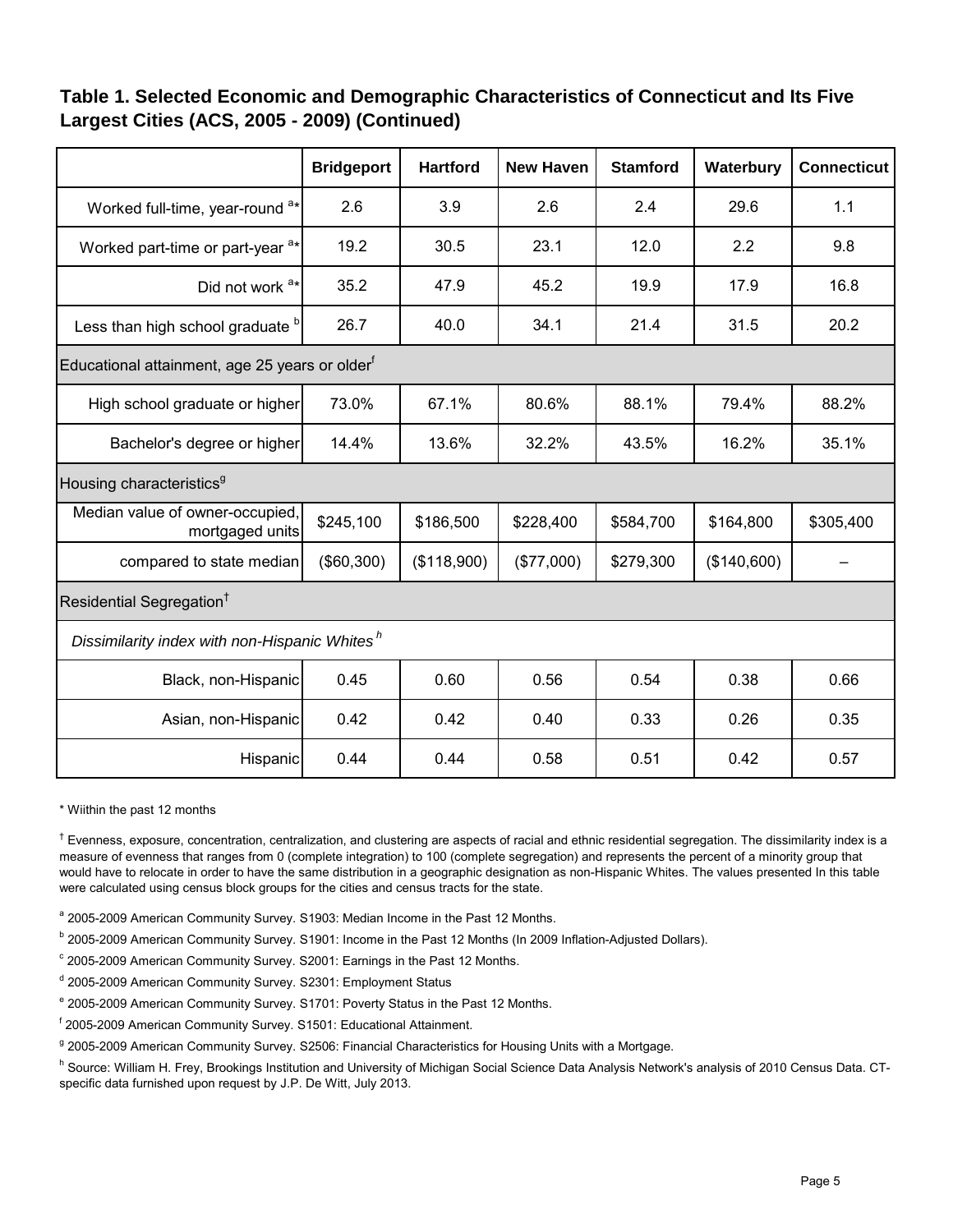<span id="page-6-0"></span>

### **Figure 1. Asthma Hospitalization Rates by Geographic Designation, Connecticut, 2005-2009**

**Geographic Designation**





**Geographic Designation**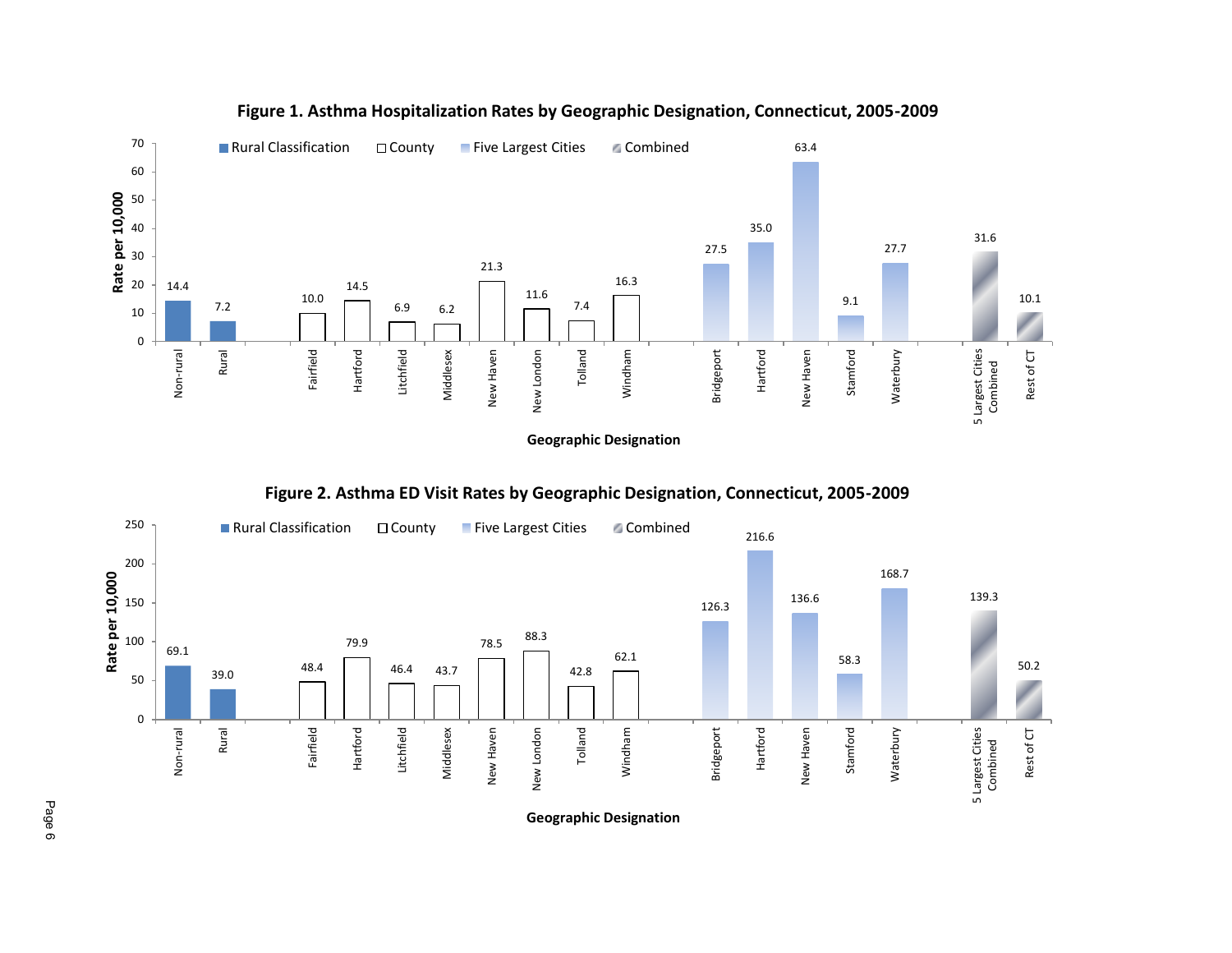<span id="page-7-0"></span>

### **Figure 3. Asthma Hospital Healthcare Charges by Geographic Designation, Connecticut, 2009**





**Geographic Designation**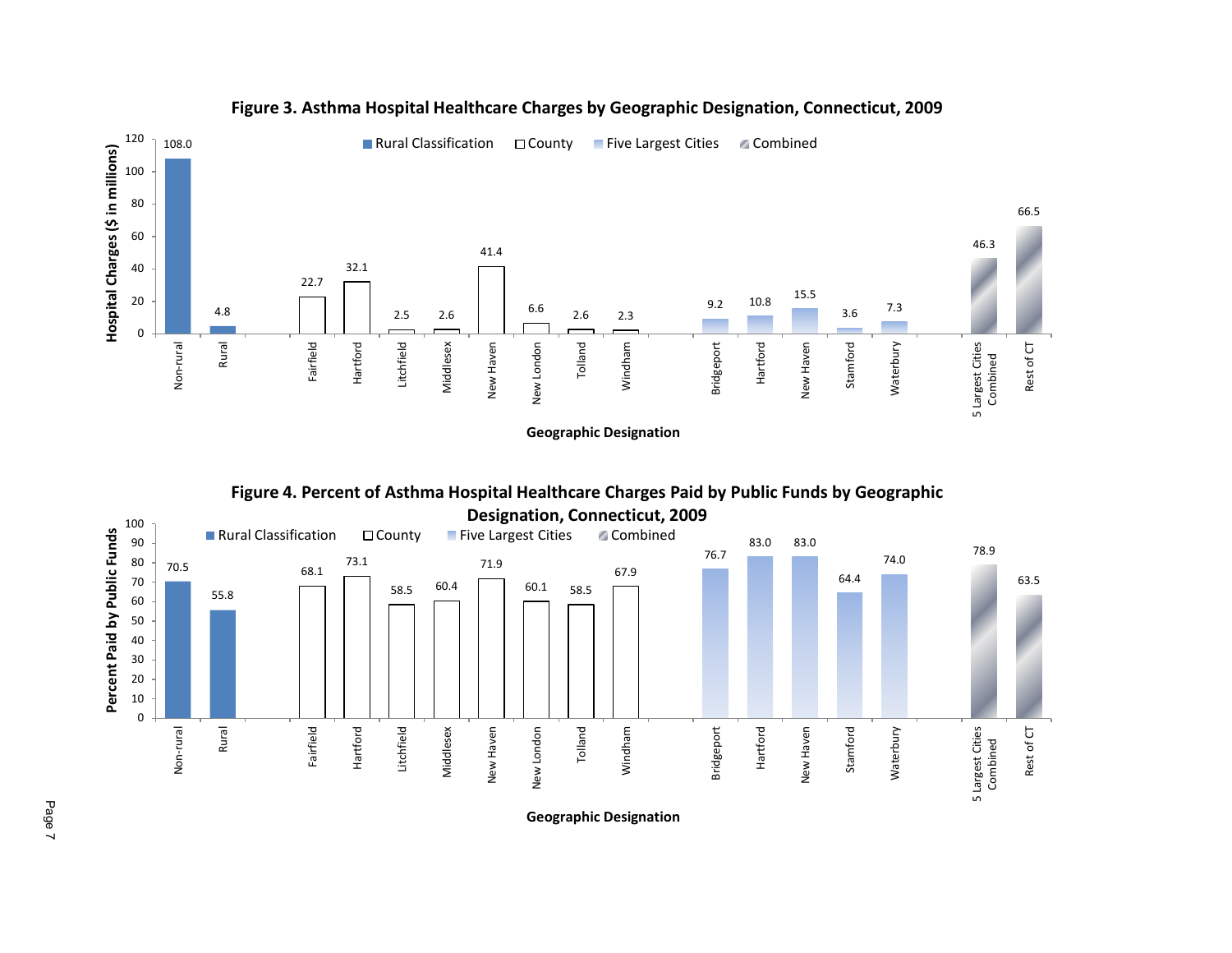<span id="page-8-0"></span>

**Figure 5. Excess Asthma Hospital Healthcare Charges Due to Disparity among Minority Populations by Geographic Designation, Connecticut, 2009**

**Geographic Designation**



**Geographic Designation**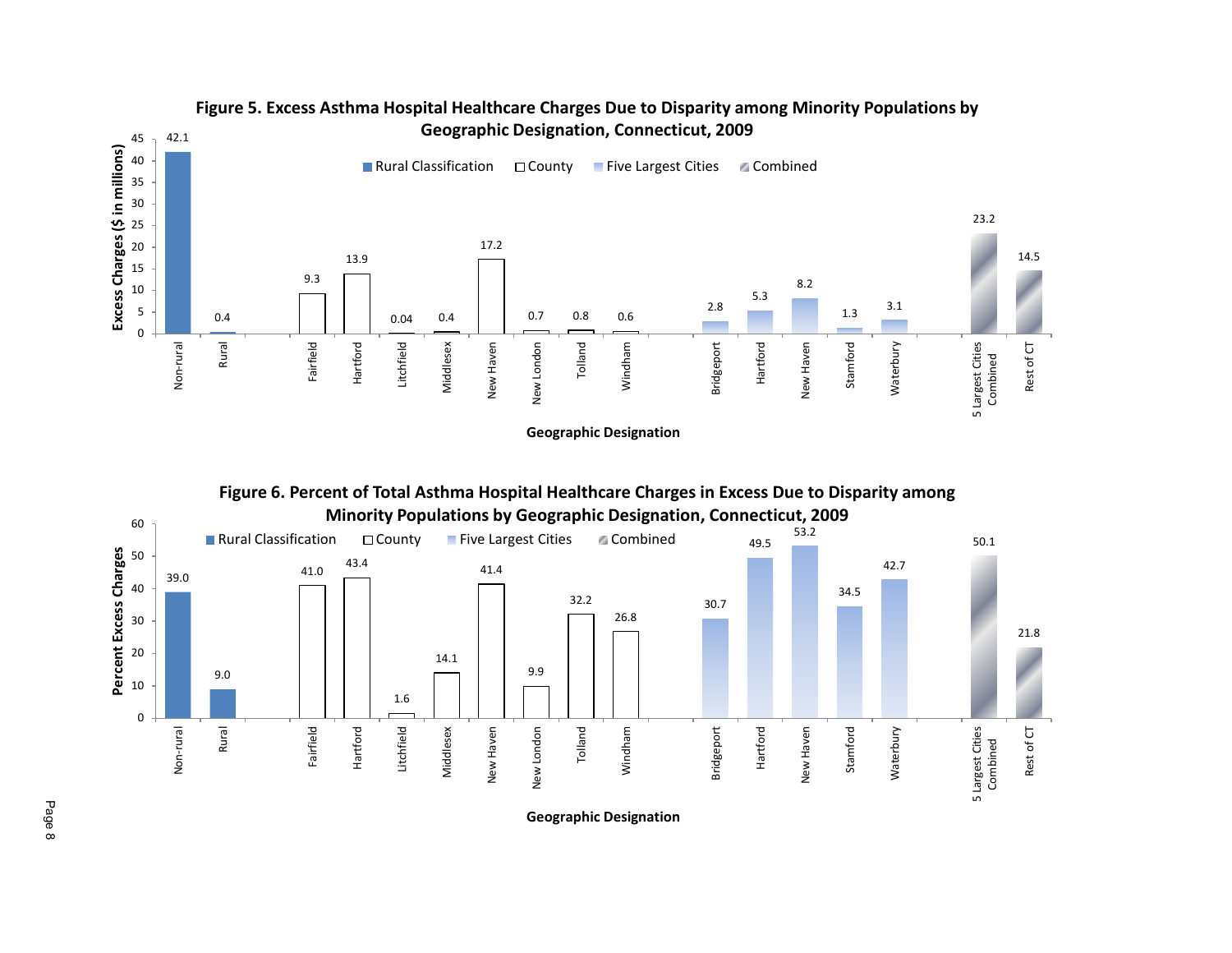#### <span id="page-9-0"></span>**Table 2. Asthma Hospitalizations (Primary Diagnosis) by Geographic Designation, Connecticut, 2005-2009**

|                                                                                        | <b>Rural Classification</b> |                            |           |                   |                  |                   | County          |                   |            |                   |                  |                   |                  |                   |                   |                   |                |                   |           |                   |
|----------------------------------------------------------------------------------------|-----------------------------|----------------------------|-----------|-------------------|------------------|-------------------|-----------------|-------------------|------------|-------------------|------------------|-------------------|------------------|-------------------|-------------------|-------------------|----------------|-------------------|-----------|-------------------|
|                                                                                        | Non-rural                   |                            | Rural     |                   | <b>Fairfield</b> |                   | <b>Hartford</b> |                   | Litchfield |                   | <b>Middlesex</b> |                   | <b>New Haven</b> |                   | <b>New London</b> |                   | <b>Tolland</b> |                   | Windham   |                   |
|                                                                                        | No. <sup>1</sup>            | IR <sup>2</sup>            | No.       | IR                | No.              | IR                | No.             | IR                | No.        | IR                | No.              | IR                | No.              | IR                | No.               | IR                | No.            | IR                | No.       | IR                |
| Asthma hospitalization rates per 10,000                                                |                             |                            |           |                   |                  |                   |                 |                   |            |                   |                  |                   |                  |                   |                   |                   |                |                   |           |                   |
| 2005-2009                                                                              | 22,808                      | 14.4                       | 1,235     | 7.2               | 4,548            | 10.0              | 6,478           | 14.5              | 649        | 6.9               | 501              | 6.2               | 8,844            | 21.3              | 1,571             | 11.6              | 508            | 7.4               | 944       | 16.3              |
| Asthma hospitalization rates per 10,000 by year                                        |                             |                            |           |                   |                  |                   |                 |                   |            |                   |                  |                   |                  |                   |                   |                   |                |                   |           |                   |
| 2005                                                                                   | 4,271                       | 13.5                       | 233       | 6.6               | 872              | 9.6               | 1,256           | 14.3              | 117        | 6.4               | 79               | 4.9               | 1,574            | 19.0              | 317               | 11.8              | 114            | 8.4               | 175       | 15.1              |
| 2006                                                                                   | 4,617                       | 14.7                       | 243       | 7.3               | 918              | 10.2              | 1,277           | 14.6              | 128        | 7.0               | 104              | 6.5               | 1,834            | 22.1              | 309               | 11.5              | 90             | 6.7               | 200       | 17.7              |
| 2007                                                                                   | 4,484                       | 14.1                       | 251       | 7.5               | 819              | 8.9               | 1,255           | 14.0              | 124        | 6.5               | 96               | 5.9               | 1,823            | 22.0              | 318               | 11.8              | 94             | 6.9               | 206       | 17.8              |
| 2008                                                                                   | 4,551                       | 14.2                       | 248       | 7.0               | 978              | 10.8              | 1,299           | 14.2              | 116        | 5.9               | 116              | 7.4               | 1,705            | 20.4              | 291               | 10.7              | 97             | 6.7               | 197       | 16.7              |
| 2009                                                                                   | 4,885                       | 15.4                       | 260       | 7.6               | 961              | 10.6              | 1,391           | 15.5              | 164        | 8.9               | 106              | 6.5               | 1,908            | 22.9              | 336               | 12.5              | 113            | 8.2               | 166       | 14.3              |
| Asthma hospitalization rates per 10,000 by sex (2005-2009)                             |                             |                            |           |                   |                  |                   |                 |                   |            |                   |                  |                   |                  |                   |                   |                   |                |                   |           |                   |
| Female                                                                                 | 13,951                      | 16.5                       | 808       | 9.0               | 2,728            | 11.4              | 4,122           | 17.3              | 418        | 8.3               | 319              | 7.4               | 5,239            | 23.7              | 1,034             | 14.4              | 320            | 9.0               | 579       | 18.9              |
| Male                                                                                   | 8,853                       | 11.9                       | 427       | 5.4               | 1,819            | 8.4               | 2,356           | 11.4              | 231        | 5.4               | 182              | 5.0               | 3,602            | 18.3              | 537               | 8.6               | 188            | 5.9               | 365       | 13.4              |
| Asthma hospitalization rates per 10,000 by age group (2005-2009)                       |                             |                            |           |                   |                  |                   |                 |                   |            |                   |                  |                   |                  |                   |                   |                   |                |                   |           |                   |
| $0 - 4$                                                                                | 3,481                       | 35.7                       | 162       | 18.8              | 702              | 23.4              | 796             | 30.0              | 107        | 22.1              | 71               | 16.1              | 1,585            | 61.7              | 195               | 25.1              | 52             | 14.3              | 135       | 40.2              |
| $5-9$                                                                                  | 1,894                       | 19.0                       | 88        | 8.4               | 359              | 11.7              | 494             | 18.1              | 54         | 9.4               | 40               | 8.0               | 873              | 33.6              | 85                | 11.4              | 29             | 6.7               | 48        | 13.0              |
| 10-14                                                                                  | 1,051                       | 9.7                        | 44        | 3.8               | 218              | 6.7               | 237             | 7.9               | 20         | 3.1               | 24               | 4.8               | 516              | 18.3              | 42                | 4.6               | 11             | 2.4               | 27        | 7.2               |
| 15-24                                                                                  | 1,341                       | 6.1                        | 58        | 2.8               | 207              | 3.6               | 318             | 5.5               | 38         | 3.4               | 24               | 2.4               | 668              | 11.4              | 77                | 4.0               | 27             | 1.7               | 40        | 4.7               |
| 25-34                                                                                  | 1,534                       | 8.2                        | 56        | 3.7               | 355              | 7.2               | 432             | 8.2               | 39         | 4.6               | 49               | 5.7               | 537              | 10.0              | 89                | 5.8               | 33             | 5.4               | 56        | 7.5               |
| 35-44                                                                                  | 2,764                       | 11.8                       | 141       | 5.4               | 466              | 6.7               | 790             | 12.5              | 72         | 5.0               | 62               | 4.8               | 1,087            | 17.9              | 226               | 11.5              | 40             | 3.6               | 162       | 18.6              |
| 45-54                                                                                  | 3,575                       | 14.6                       | 206       | 6.8               | 601              | 8.5               | 1,032           | 15.2              | 106        | 6.3               | 78               | 5.7               | 1,391            | 22.0              | 291               | 13.7              | 83             | 6.9               | 199       | 21.5              |
| 55-64                                                                                  | 2,462                       | 13.9                       | 183       | 8.4               | 501              | 10.2              | 754             | 15.1              | 78         | 6.3               | 54               | 5.2               | 885              | 18.8              | 202               | 13.1              | 74             | 9.1               | 97        | 14.9              |
| $65+$                                                                                  | 4.706                       | 22.0                       | 297       | 12.8              | 1.139            | 19.5              | 1.625           | 26.2              | 135        | 9.6               | 99               | 8.5               | 1,302            | 22.4              | 364               | 20.4              | 159            | 19.1              | 180       | 25.5              |
| Asthma hospitalization rates per 10,000 by race/ethnicity (2005-2009)                  |                             |                            |           |                   |                  |                   |                 |                   |            |                   |                  |                   |                  |                   |                   |                   |                |                   |           |                   |
| White, Non-Hispanic                                                                    | 10,144                      | 8.9                        | 1,115     | 7.0               | 2,102            | 6.7               | 2,703           | 8.6               | 588        | 7.0               | 395              | 5.7               | 3,341            | 11.8              | 1,139             | 10.5              | 382            | 6.3               | 609       | 12.2              |
| Black, Non-Hispanic                                                                    | 5,730                       | 36.3                       | 22        | 15.9              | 1,117            | 25.5              | 1,255           | 24.1              | 17         | 17.0              | 56               | 16.5              | 3,071            | 63.0              | 186               | 30.4              | 17             | 12.0              | 33        | 53.2              |
| Hispanic                                                                               | 5,970                       | 33.2                       | 55        | 25.7              | 1,031            | 17.6              | 2,182           | 41.6              | 18         | 5.2               | 34               | 10.1              | 2,211            | 43.4              | 187               | 21.4              | 75             | 76.4              | 287       | 76.2              |
| Other, Non-Hispanic                                                                    | 959                         | 11.0                       | 43        | 8.5               | 297              | 12.2              | 337             | 13.8              | 26         | 8.0               | 16               | 3.5               | 218              | 8.7               | 59                | 6.4               | 34             | 18.8              | 15        | 6.6               |
| Relative risk and excess (fewer) asthma hospitalizations by race/ethnicity (2005-2009) |                             |                            |           |                   |                  |                   |                 |                   |            |                   |                  |                   |                  |                   |                   |                   |                |                   |           |                   |
|                                                                                        |                             | $IRR3$ Excess <sup>4</sup> |           | <b>IRR Excess</b> |                  | <b>IRR Excess</b> |                 | <b>IRR Excess</b> |            | <b>IRR Excess</b> |                  | <b>IRR Excess</b> |                  | <b>IRR Excess</b> |                   | <b>IRR Excess</b> |                | <b>IRR Excess</b> |           | <b>IRR Excess</b> |
| White, Non-Hispanic                                                                    | $1.0^{1}$                   | 0                          | $1.0^{1}$ | 0                 | $1.0^{\dagger}$  | 0                 | $1.0^{1}$       | 0                 | $1.0^{1}$  | 0                 | $1.0^{1}$        | 0                 | $1.0^{+}$        | $\mathbf 0$       | $1.0^{1}$         | 0                 | $1.0^{T}$      | 0                 | $1.0^{1}$ | $\mathbf 0$       |
| Black, Non-Hispanic                                                                    | 4.1                         | 4,325                      | 2.3       | 12                | 3.8              | 824               | 2.8             | 807               | 2.4        | 10                | 2.9              | 37                | 5.3              | 2,496             | 2.9               | 122               | 1.9            | 8                 | 4.4       | 25                |
| Hispanic                                                                               | 3.7                         | 4.370                      | 3.7       | 40                | 2.6              | 639               | 4.8             | 1,731             | 0.7        | (6)               | 1.8              | 15                | 3.7              | 1,610             | 2.0               | 95                | 12.1           | 69                | 6.2       | 241               |
| Other, Non-Hispanic                                                                    | 1.2                         | 183                        | 1.2       | 8                 | 1.8              | 134               | 1.6             | 127               | 1.1        | 3                 | 0.6              | (10)              | 0.7              | (78)              | 0.6               | (38)              | 3.0            | 23                | 0.5       | (13)              |

<sup>1</sup>Number of new asthma hospitalizations; numbers may not sum to total due to missing data.

<sup>2</sup>IR=incidence rate. Age-adjusted rate of new asthma hospitalization per 10,000 population. For breakdown by age group it is age-specific rate.

<sup>3</sup>IRR=incidence rate ratio. Risk of asthma hospitalization as compared to referent group († is the referent group).

<sup>4</sup> Excess (fewer) events" are the hospitalizations that would not have occurred if the hospitalization rates for the minority group was the same as the referent group.

Note: Rates based on fewer than 20 hospitalizations may be unstable and should be interpreted with caution.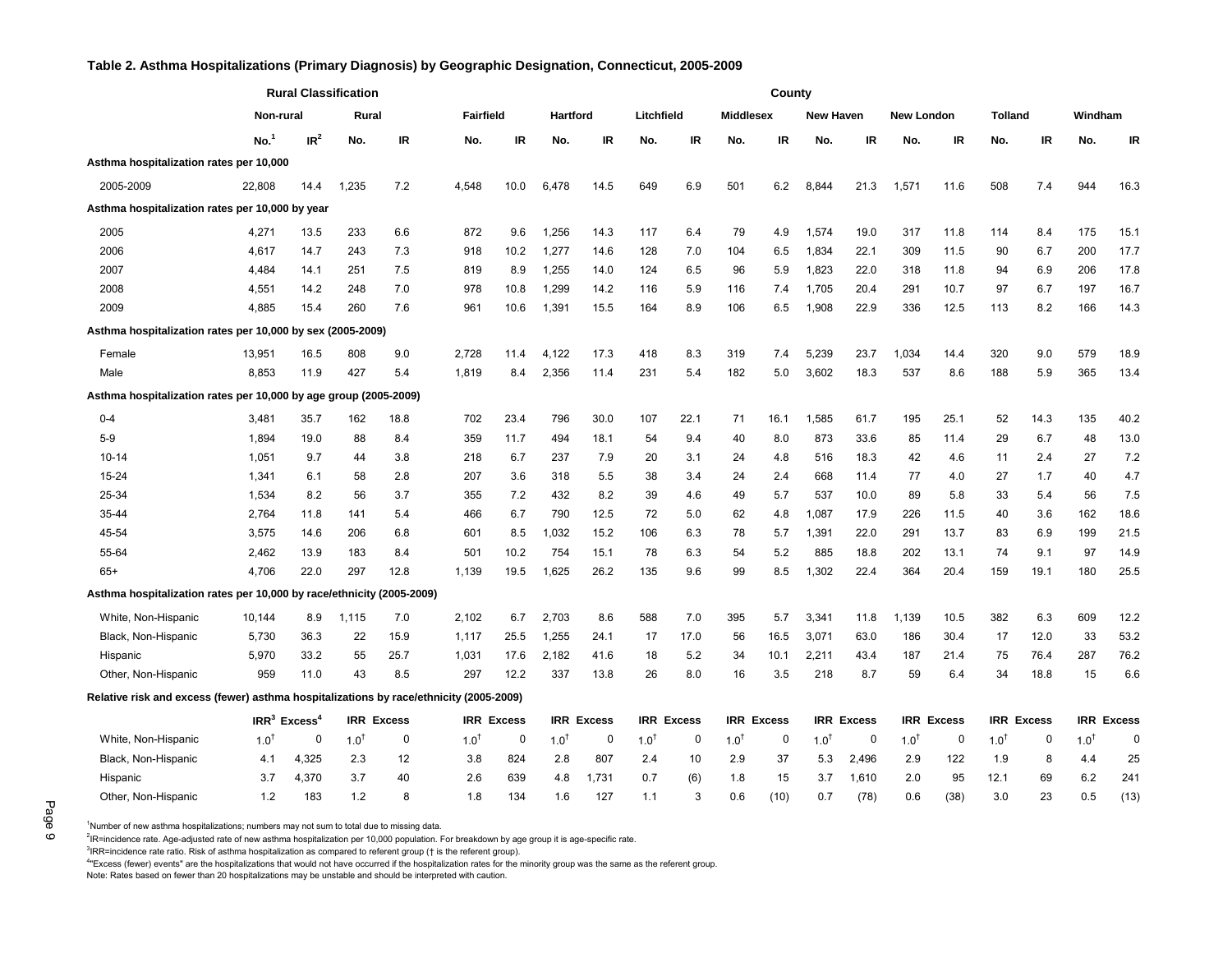#### **No.<sup>1</sup> IR<sup>2</sup> No. IR No. IR No. IR No. IR No. IR No. IR Asthma hospitalization rates per 10,000** 2005-2009 1,820 27.5 1,994 35.0 3,428 63.4 530 9.1 1,499 27.7 9,271 31.6 14,772 10.1 **Asthma hospitalization rates per 10,000 by year**  2005 321 24.4 381 33.1 577 53.6 101 8.7 295 27.6 1,675 28.7 2,829 9.7 2006 362 27.0 427 36.7 672 62.8 120 10.6 315 29.4 1,896 32.3 2,964 10.2 2007 323 24.5 370 32.8 719 66.1 100 8.4 289 26.4 1,801 30.7 2,934 10.0 2008 401 30.3 372 33.0 657 60.0 94 8.1 313 28.5 1,837 31.3 2,962 10.0 2009 413 31.3 444 39.6 803 74.6 115 9.8 287 26.7 2,062 35.3 3,083 10.5 **Asthma hospitalization rates per 10,000 by sex (2005-2009)** Female 1,116 32.2 1,258 43.1 1,947 68.6 298 9.4 983 34.5 5,602 36.6 9,157 11.6 Male 704 22.1 736 25.9 1,478 55.7 232 8.6 516 19.6 3,666 25.5 5,614 8.3 **Asthma hospitalization rates per 10,000 by age group (2005-2009)** 0-4 253 48.5 308 64.8 634 159.3 120 28.6 225 51.8 1,540 68.5 2,103 25.1 5-9 161 32.7 193 42.1 376 99.4 29 8.7 124 32.2 883 43.1 1,099 12.2 10-14 92 19.1 84 18.7 229 59.8 20 5.6 78 20.0 503 24.4 592 6.0 15-24 93 8.1 98 8.3 311 22.5 18 2.7 91 12.4 611 12.0 788 4.2 25-34 231 23.3 123 12.6 208 17.6 18 1.8 103 13.3 683 13.8 907 5.9 35-44 211 21.3 249 30.2 497 62.5 47 5.0 172 23.5 1,176 27.4 1,729 8.0 45-54 265 30.1 362 52.0 576 89.7 47 5.3 259 37.1 1,509 39.7 2,272 9.6 55-64 202 32.7 240 42.8 280 58.6 60 9.9 200 40.0 982 35.6 1,663 9.7 65+ 312 43.9 337 58.8 317 58.1 171 24.4 247 35.2 1,384 42.8 3,619 17.6 **Asthma hospitalization rates per 10,000 by race/ethnicity (2005-2009)** White, Non-Hispanic 350 21.7 159 21.0 396 28.2 238 7.0 462 19.0 1,605 16.2 9,654 8.1 Black, Non-Hispanic 661 30.3 680 32.3 1969 98.8 152 20.6 294 31.4 3,756 46.6 1,996 25.7 Hispanic 770 35.3 1091 48.2 1024 77.4 89 10.8 697 55.1 3,671 44.7 2,354 23.6 Other, Non-Hispanic 39 10.3 64 21.9 36 11.3 51 13.1 46 16.5 236 13.8 766 10.3 **Relative risk and excess (fewer) asthma hospitalizations by race/ethnicity (2005-2009) IRR<sup>3</sup> Excess<sup>4</sup> IRR Excess IRR Excess IRR Excess IRR Excess IRR Excess IRR Excess** White, Non-Hispanic  $1.0^{\dagger}$  0  $1.0^{\dagger}$  0  $1.0^{\dagger}$  0  $1.0^{\dagger}$  0  $1.0^{\dagger}$  0  $1.0^{\dagger}$  0  $1.0^{\dagger}$  0 Black, Non-Hispanic 1.4 188 1.5 238 3.5 1,407 2.9 100 1.7 116 2.9 2,450 3.2 1,367 Hispanic 1.6 297 2.3 616 2.7 651 1.5 31 2.9 457 2.8 2,341 2.9 1,546 **New Haven Bridgeport Hartford Waterbury Five Largest Cities Combined Stamford Five Largest Cities Rest of CT 5 Largest Cities Combined**

Other, Non-Hispanic 0.5 (43) 1.0 3 0.4 (54) 1.9 24 0.9 (7) 0.9 (41) 1.3 164

#### **Table 2. Asthma Hospitalizations (Primary Diagnosis) by Geographic Designation, Connecticut, 2005-2009 (Continued)**

<sup>1</sup>Number of new asthma hospitalizations; numbers may not sum to total due to missing data.

<sup>2</sup>IR=incidence rate. Age-adjusted rate of new asthma hospitalization per 10,000 population. For breakdown by age group it is age-specific rate.

<sup>3</sup>IRR=incidence rate ratio. Risk of asthma hospitalization as compared to referent group († is the referent group).

<sup>4</sup> Excess (fewer) events" are the hospitalizations that would not have occurred if the hospitalization rates for the minority group was the same as the referent group.

Note: Rates based on fewer than 20 hospitalizations may be unstable and should be interpreted with caution.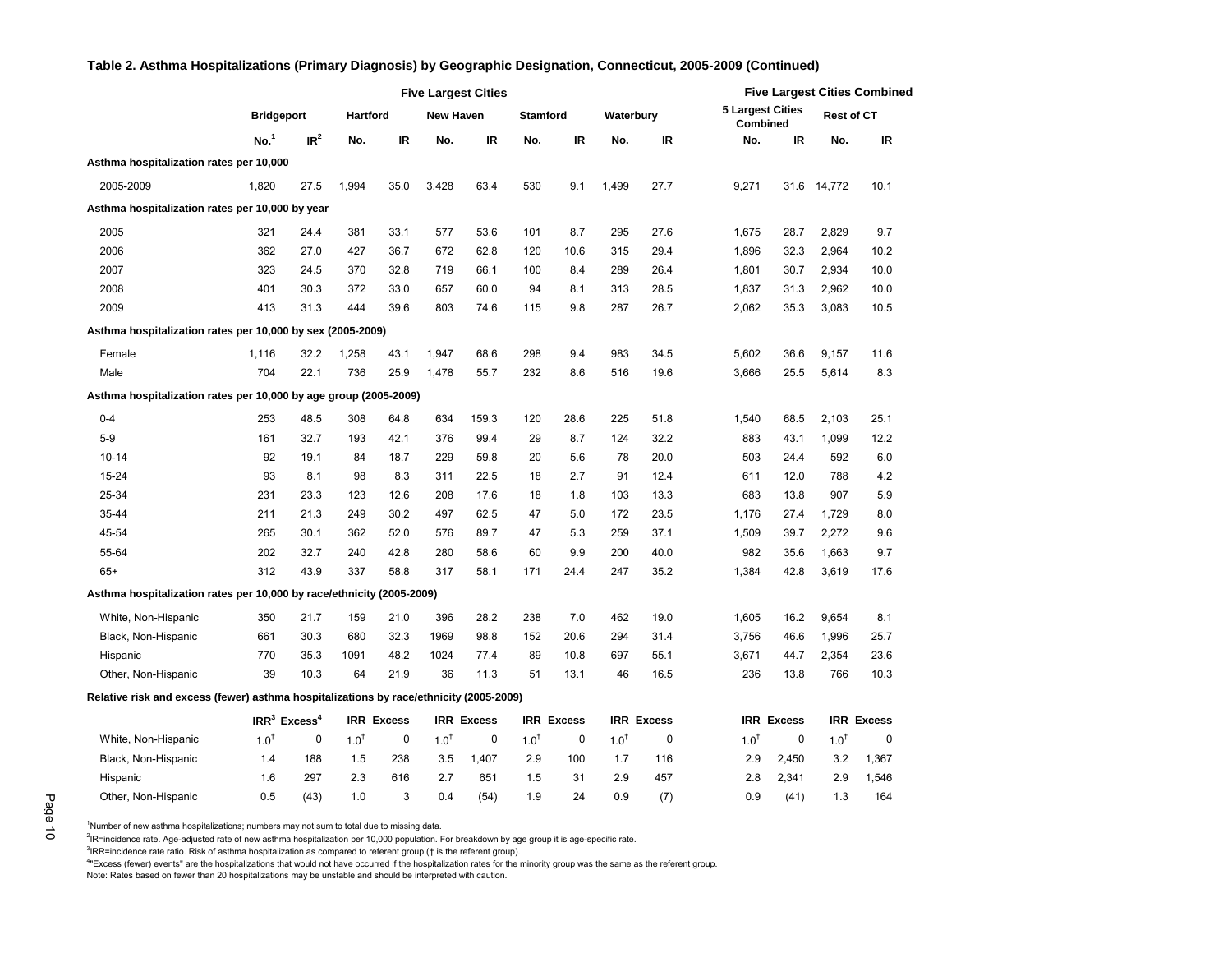#### <span id="page-11-0"></span>**Table 3. Asthma Emergency Department Visits (Primary Diagnosis) by Geographic Designation, Connecticut, 2005-2009**

|                                                                                 | <b>Rural Classification</b> |                            |                 |                   | County     |               |            |               |            |                   |                  |                   |                  |                   |                   |               |                |               |            |               |
|---------------------------------------------------------------------------------|-----------------------------|----------------------------|-----------------|-------------------|------------|---------------|------------|---------------|------------|-------------------|------------------|-------------------|------------------|-------------------|-------------------|---------------|----------------|---------------|------------|---------------|
|                                                                                 | Non-rural                   |                            | Rural           |                   | Fairfield  |               | Hartford   |               | Litchfield |                   | <b>Middlesex</b> |                   | <b>New Haven</b> |                   | <b>New London</b> |               | <b>Tolland</b> |               | Windham    |               |
|                                                                                 | No.                         | IR <sup>2</sup>            | No.             | IR                | No.        | <b>IR</b>     | No.        | <b>IR</b>     | No.        | IR                | No.              | <b>IR</b>         | No.              | IR.               | No.               | IR            | No.            | IR            | No.        | IR            |
| Asthma emergency department (ED) visit rates per 10,000                         |                             |                            |                 |                   |            |               |            |               |            |                   |                  |                   |                  |                   |                   |               |                |               |            |               |
| 2005-2009                                                                       | 104,512                     | 69.1                       | 5,957           | 39.0              | 20,819     | 48.4          | 33,088     | 79.9          | 3,929      | 46.4              | 3,364            | 43.7              | 31,538           |                   | 78.5 11,315       | 88.3          | 2,914          | 42.8          | 3,502      | 62.1          |
| Asthma ED visit rates per 10,000 by year                                        |                             |                            |                 |                   |            |               |            |               |            |                   |                  |                   |                  |                   |                   |               |                |               |            |               |
| 2005                                                                            | 20,281                      | 67.1                       | 1,249           | 40.4              | 4,011      | 46.6          | 6,397      | 77.3          | 817        | 47.5              | 825              | 52.5              | 5,885            | 73.3              | 2,348             | 91.7          | 598            | 44.1          | 649        | 57.7          |
| 2006                                                                            | 20,442                      | 67.6                       | 1,181           | 38.9              | 4,172      | 48.5          | 6,334      | 76.3          | 798        | 47.8              | 741              | 48.6              | 6,257            | 77.9              | 2,123             | 83.1          | 568            | 40.4          | 630        | 55.7          |
| 2007                                                                            | 19,898                      | 65.8                       | 1,124           | 37.0              | 4,087      | 47.6          | 5,979      | 72.2          | 687        | 40.7              | 679              | 44.0              | 6,103            | 75.9              | 2,187             | 85.4          | 556            | 41.4          | 744        | 66.3          |
| 2008                                                                            | 20,914                      | 69.1                       | 1,157           | 37.6              | 4,136      | 48.1          | 6,850      | 82.6          | 849        | 49.5              | 540              | 35.5              | 6,507            | 80.7              | 1,912             | 74.8          | 573            | 41.6          | 704        | 62.2          |
| 2009                                                                            | 22,977                      | 76.0                       | 1,246           | 41.4              | 4,413      | 51.3          | 7,528      | 90.9          | 778        | 46.4              | 579              | 38.1              | 6,786            | 84.8              | 2,745             | 106.7         | 619            | 46.5          | 775        | 68.7          |
| Asthma ED visit rates per 10,000 by sex (2005-2009)                             |                             |                            |                 |                   |            |               |            |               |            |                   |                  |                   |                  |                   |                   |               |                |               |            |               |
| Female                                                                          | 58,393                      | 76.0                       | 3,492           | 46.5              | 11,271     | 52.3          | 18,507     | 87.7          | 2,212      | 51.7              | 1,984            | 50.5              | 17,326           | 84.5              | 6,768             | 104.0         | 1,754          | 53.0          | 2,063      | 72.9          |
| Male                                                                            | 45,956                      | 61.5                       | 2,454           | 31.9              | 9,523      | 44.1          | 14,579     | 71.3          | 1,679      | 40.2              | 1,379            | 37.0              | 14,128           | 71.5              | 4,525             | 72.3          | 1,159          | 33.9          | 1,438      | 51.6          |
| Asthma ED visit rates per 10,000 by age group (2005-2009)                       |                             |                            |                 |                   |            |               |            |               |            |                   |                  |                   |                  |                   |                   |               |                |               |            |               |
| $0 - 4$                                                                         | 13,005                      | 133.2                      | 529             | 61.3              | 2,536      | 84.6          | 4,519      | 170.1         | 300        | 62.0              | 328              | 74.3              | 4,288            | 167.0             | 856               | 110.0         | 301            | 82.8          | 406        | 120.8         |
| $5-9$                                                                           | 9,828                       | 98.4                       | 441             | 42.0              | 2,248      | 73.0          | 2,986      | 109.3         | 272        | 47.4              | 262              | 52.2              | 3,193            | 122.7             | 803               | 107.4         | 238            | 55.2          | 267        | 72.1          |
| $10 - 14$                                                                       | 7,596                       | 70.3                       | 428             | 37.3              | 1,670      | 51.2          | 2,107      | 70.5          | 292        | 45.8              | 233              | 46.3              | 2,642            | 93.9              | 636               | 70.2          | 206            | 44.2          | 238        | 63.3          |
| 15-24                                                                           | 17,798                      | 81.4                       | 1,150           | 56.3              | 3,352      | 59.1          | 5,463      | 93.9          | 794        | 70.2              | 522              | 51.3              | 5,473            | 93.0              | 2,091             | 109.1         | 584            | 36.4          | 669        | 79.2          |
| 25-34                                                                           | 16,444                      | 88.1                       | 902             | 59.0              | 3,125      | 63.4          | 5,258      | 99.9          | 617        | 72.9              | 488              | 56.4              | 4,934            | 91.6              | 1,903             | 124.4         | 434            | 70.4          | 587        | 78.4          |
| 35-44                                                                           | 17,048                      | 73.0                       | 948             | 36.6              | 3,189      | 46.0          | 5,436      | 86.2          | 621        | 43.3              | 577              | 45.0              | 4,961            | 81.8              | 2,100             | 106.7         | 508            | 46.3          | 604        | 69.4          |
| 45-54                                                                           | 13,033                      | 53.4                       | 789             | 26.0              | 2,559      | 36.4          | 4,144      | 61.2          | 536        | 32.1              | 477              | 34.7              | 3,626            | 57.3              | 1,707             | 80.1          | 368            | 30.6          | 405        | 43.7          |
| 55-64                                                                           | 5.461                       | 30.9                       | 422             | 19.3              | 1.139      | 23.2          | 1,735      | 34.8          | 284        | 22.9              | 241              | 23.1              | 1,458            | 31.0              | 674               | 43.6          | 165            | 20.3          | 187        | 28.8          |
| $65+$                                                                           | 4,299                       | 20.1                       | 348             | 15.0              | 1.001      | 17.2          | 1.440      | 23.2          | 213        | 15.2              | 236              | 20.2              | 963              | 16.5              | 545               | 30.5          | 110            | 13.2          | 139        | 19.7          |
| Asthma ED visit rates per 10,000 by race/ethnicity (2005-2009)                  |                             |                            |                 |                   |            |               |            |               |            |                   |                  |                   |                  |                   |                   |               |                |               |            |               |
| White, Non-Hispanic                                                             | 33,894                      | 34.4                       | 4,169           | 29.3              | 5,115      | 19.3          | 7,773      | 29.9          | 3,272      | 43.2              | 2,328            | 35.5              | 9,067            | 36.3              | 7,539             | 77.4          | 2,007          | 34.0          | 962        | 20.4          |
| Black, Non-Hispanic                                                             | 20,493                      | 123.2                      | 145             | 94.9              | 5,927      | 130.7         | 5,186      | 92.8          | 179        | 165.5             | 483              | 131.2             | 7,082            | 137.8             | 1,508             | 209.2         | 177            | 85.1          | 96         | 100.8         |
| Hispanic                                                                        | 32,634                      | 135.5                      | 319             | 62.1              | 6,344      | 82.1          | 13,778     | 197.1         | 210        | 45.9              | 299              | 69.4              | 9,327            | 136.6             | 1.693             | 143.2         | 360            | 107.5         | 942        | 179.1         |
| Other, Non-Hispanic                                                             | 3,625                       | 33.4                       | 156             | 28.9              | 1.168      | 36.1          | 1,181      | 40.6          | 117        | 36.5              | 70               | 18.1              | 607              | 21.7              | 481               | 41.1          | 129            | 41.9          | 28         | 13.6          |
| Relative risk and excess (fewer) asthma ED visits by race/ethnicity (2005-2009) |                             |                            |                 |                   |            |               |            |               |            |                   |                  |                   |                  |                   |                   |               |                |               |            |               |
|                                                                                 |                             | $IRR3$ Excess <sup>4</sup> |                 | <b>IRR Excess</b> | <b>IRR</b> | <b>Excess</b> | <b>IRR</b> | <b>Excess</b> |            | <b>IRR Excess</b> |                  | <b>IRR Excess</b> |                  | <b>IRR Excess</b> | <b>IRR</b>        | <b>Excess</b> | <b>IRR</b>     | <b>Excess</b> | <b>IRR</b> | <b>Excess</b> |
| White, Non-Hispanic                                                             | $1.0^{1}$                   | 0                          | $1.0^{\dagger}$ | 0                 | $1.0^{1}$  | $\Omega$      | $1.0^{1}$  | $\Omega$      | $1.0^{1}$  | 0                 | $1.0^{T}$        | 0                 | $1.0^{1}$        | $\Omega$          | $1.0^{t}$         | 0             | $1.0^{T}$      | 0             | $1.0^{1}$  | 0             |
| Black, Non-Hispanic                                                             | 3.6                         | 14,771                     | 3.2             | 100               | 6.8        | 5,052         | 3.1        | 3,515         | 3.8        | 132               | 3.7              | 352               | 3.8              | 5,216             | 2.7               | 950           | 2.5            | 106           | 4.9        | 77            |
| Hispanic                                                                        | 3.9                         | 24,349                     | 2.1             | 168               | 4.3        | 4,853         | 6.6        | 11,688        | 1.1        | 12                | 2.0              | 146               | 3.8              | 6,848             | 1.9               | 778           | 3.2            | 246           | 8.8        | 835           |
| Other, Non-Hispanic                                                             | 1.0                         | (109)                      | 1.0             | (2)               | 1.9        | 544           | 1.4        | 311           | 0.8        | (21)              | 0.5              | (67)              | 0.6              | (408)             | 0.5               | (425)         | 1.2            | 24            | 0.7        | (14)          |

<sup>1</sup>Number of new asthma ED visits; numbers may not sum to total due to missing data.

<sup>2</sup>IR=incidence rate. Age-adjusted rate of new asthma ED visits per 10,000 population. For breakdown by age group it is age-specific rate.

<sup>3</sup>IRR=incidence rate ratio. Risk of asthma ED visits as compared to referent group († is the referent group).

<sup>4</sup> Excess (fewer) events" are the ED visits that would not have occurred if the ED visit rates for the minority group was the same as the referent group.

Note: Rates based on fewer than 20 ED visits may be unstable and should be interpreted with caution.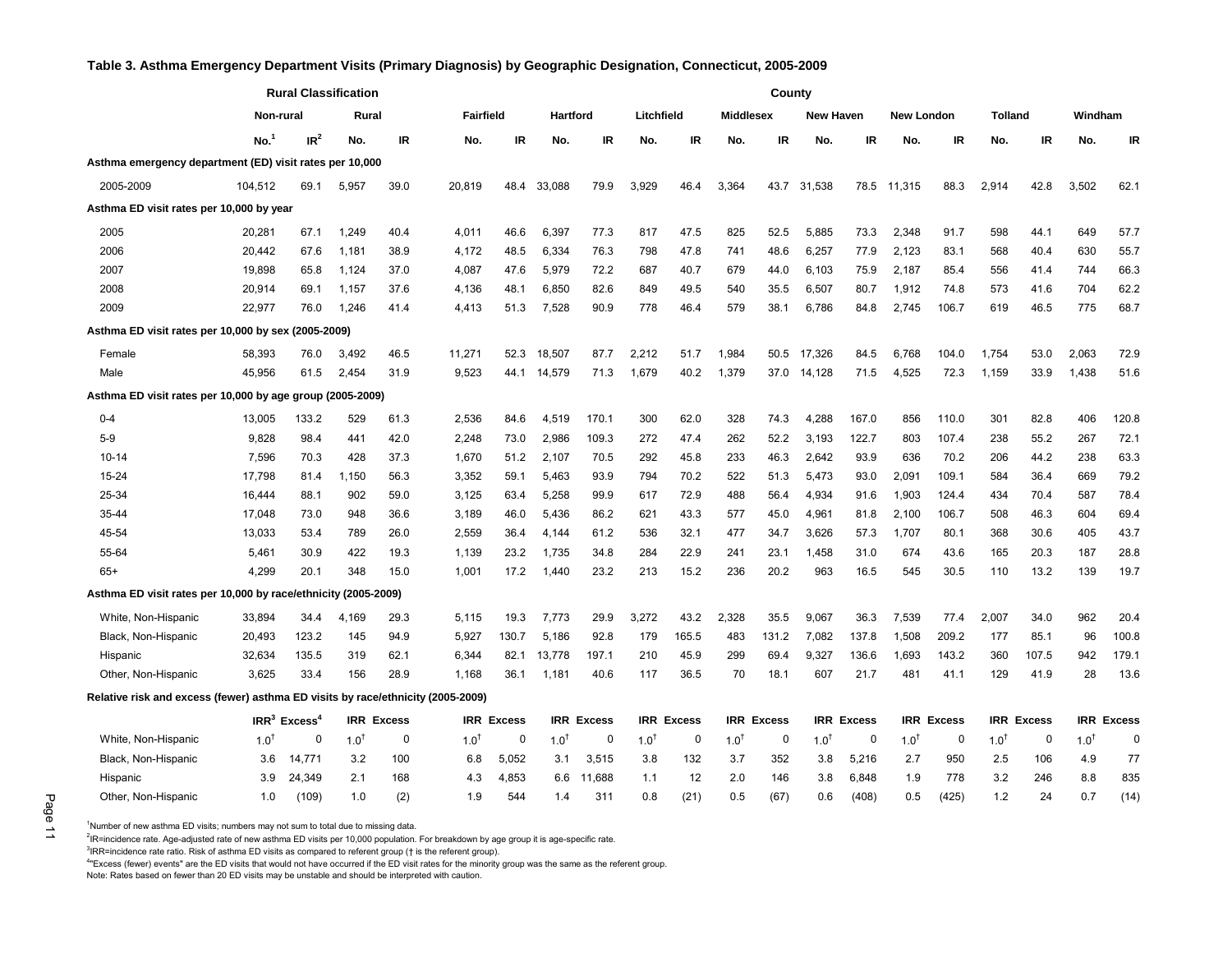|                                                                                 |                   | <b>Five Largest Cities</b> |           |                   |                  |                   |           |                   |                  |                   | <b>Five Largest Cities Combined</b> |                   |                   |                   |  |
|---------------------------------------------------------------------------------|-------------------|----------------------------|-----------|-------------------|------------------|-------------------|-----------|-------------------|------------------|-------------------|-------------------------------------|-------------------|-------------------|-------------------|--|
|                                                                                 | <b>Bridgeport</b> |                            | Hartford  |                   | <b>New Haven</b> |                   |           | <b>Stamford</b>   | Waterbury        |                   | <b>5 Largest Cities</b><br>Combined |                   | <b>Rest of CT</b> |                   |  |
|                                                                                 | No. <sup>1</sup>  | IR <sup>2</sup>            | No.       | <b>IR</b>         | No.              | IR                | No.       | IR                | No.              | IR                | No.                                 | IR                | No.               | IR                |  |
| Asthma emergency department (ED) visit rates per 10,000                         |                   |                            |           |                   |                  |                   |           |                   |                  |                   |                                     |                   |                   |                   |  |
| 2005-2009                                                                       | 8,782             | 126.3                      | 13,470    | 216.6             | 8,303            | 136.6             | 3,281     | 58.3              | 8,969            | 168.7             | 42,805                              | 139.3             | 67,664            | 50.2              |  |
| Asthma ED visit rates per 10,000 by year                                        |                   |                            |           |                   |                  |                   |           |                   |                  |                   |                                     |                   |                   |                   |  |
| 2005                                                                            | 1,821             | 131.9                      | 2,296     | 183.9             | 1,615            | 132.1             | 535       | 47.4              | 1,660            | 156.6             | 7,927                               |                   | 129.2 13,603      | 50.4              |  |
| 2006                                                                            | 1,719             | 123.9                      | 2,504     | 202.9             | 1,626            | 135.3             | 652       | 58.8              | 1,692            | 158.9             | 8,193                               | 133.4             | 13,430            | 49.8              |  |
| 2007                                                                            | 1,672             | 120.0                      | 2,548     | 204.9             | 1,615            | 132.4             | 686       | 60.8              | 1,650            | 155.4             | 8,171                               |                   | 132.9 12,851      | 47.6              |  |
| 2008                                                                            | 1,757             | 126.1                      | 2,950     | 237.8             | 1,695            | 139.6             | 666       | 58.8              | 1,813            | 170.5             | 8,881                               | 144.7             | 13,190            | 48.8              |  |
| 2009                                                                            | 1,813             | 129.6                      | 3,172     | 253.4             | 1,752            | 143.7             | 742       | 65.7              | 2,154            | 202.2             | 9,633                               |                   | 156.4 14,590      | 54.2              |  |
| Asthma ED visit rates per 10,000 by sex (2005-2009)                             |                   |                            |           |                   |                  |                   |           |                   |                  |                   |                                     |                   |                   |                   |  |
| Female                                                                          | 4,750             | 135.2                      | 7,461     | 237.2             | 4,364            | 139.4             | 1,748     | 61.6              | 4,948            | 181.0             | 23,271                              | 149.2             | 38,614            | 56.5              |  |
| Male                                                                            | 4,030             | 115.1                      | 6,008     | 191.5             | 3,928            | 132.3             | 1,532     | 55.2              | 4,019            | 153.7             | 19,517                              |                   | 127.3 28,893      | 43.4              |  |
| Asthma ED visit rates per 10,000 by age group (2005-2009)                       |                   |                            |           |                   |                  |                   |           |                   |                  |                   |                                     |                   |                   |                   |  |
| $0 - 4$                                                                         | 1,139             | 218.3                      | 2,170     | 456.7             | 1,306            | 328.1             | 338       | 80.5              | 1,209            | 278.3             | 6.162                               | 274.0             | 7,372             | 88.0              |  |
| $5-9$                                                                           | 883               | 179.2                      | 1,292     | 281.8             | 850              | 224.8             | 366       | 109.3             | 983              | 255.4             | 4,374                               | 213.5             | 5,895             | 65.6              |  |
| $10 - 14$                                                                       | 608               | 125.9                      | 740       | 164.4             | 697              | 182.0             | 296       | 83.6              | 800              | 204.7             | 3,141                               | 152.4             | 4,883             | 49.3              |  |
| 15-24                                                                           | 1,413             | 123.4                      | 2,070     | 175.3             | 1,568            | 113.5             | 516       | 77.3              | 1,372            | 187.5             | 6,939                               | 135.9             | 12,009            | 63.9              |  |
| 25-34                                                                           | 1,502             | 151.4                      | 2,026     | 207.3             | 1,342            | 113.8             | 487       | 47.7              | 1,419            | 183.9             | 6,776                               | 137.1             | 10,570            | 69.3              |  |
| 35-44                                                                           | 1,354             | 136.7                      | 2,107     | 255.6             | 1,169            | 147.0             | 488       | 51.5              | 1,499            | 204.5             | 6.617                               | 154.2             | 11,379            | 52.5              |  |
| 45-54                                                                           | 1,120             | 127.1                      | 1,707     | 245.2             | 983              | 153.1             | 366       | 41.2              | 976              | 140.0             | 5,152                               | 135.4             | 8,670             | 36.7              |  |
| 55-64                                                                           | 429               | 69.5                       | 715       | 127.4             | 254              | 53.1              | 201       | 33.3              | 458              | 91.5              | 2,057                               | 74.5              | 3,826             | 22.3              |  |
| $65+$                                                                           | 334               | 47.0                       | 643       | 112.2             | 134              | 24.6              | 223       | 31.8              | 253              | 36.1              | 1,587                               | 49.1              | 3,060             | 14.9              |  |
| Asthma ED visit rates per 10,000 by race/ethnicity (2005-2009)                  |                   |                            |           |                   |                  |                   |           |                   |                  |                   |                                     |                   |                   |                   |  |
| White, Non-Hispanic                                                             | 897               | 72.3                       | 453       | 45.6              | 557              | 42.6              | 899       | 31.1              | 1,953            | 97.2              | 4,759                               | 54.1              | 33,304            | 32.3              |  |
| Black, Non-Hispanic                                                             | 3,421             | 149.6                      | 2,850     | 130.4             | 3,255            | 152.3             | 1,168     | 152.4             | 2,049            | 203.5             | 12,743                              | 151.4             | 7,895             | 95.0              |  |
| Hispanic                                                                        | 4,224             | 156.5                      | 7,671     | 272.7             | 2,087            | 107.7             | 908       | 71.5              | 4,652            | 269.3             | 19,542                              | 184.5             | 13,411            | 95.1              |  |
| Other, Non-Hispanic                                                             | 202               | 42.6                       | 53        | 14.6              | 66               | 16.1              | 303       | 58.3              | 238              | 69.1              | 862                                 | 40.2              | 2,919             | 32.1              |  |
| Relative risk and excess (fewer) asthma ED visits by race/ethnicity (2005-2009) |                   |                            |           |                   |                  |                   |           |                   |                  |                   |                                     |                   |                   |                   |  |
|                                                                                 |                   | $IRR3$ Excess <sup>4</sup> |           | <b>IRR Excess</b> |                  | <b>IRR Excess</b> |           | <b>IRR Excess</b> |                  | <b>IRR Excess</b> |                                     | <b>IRR Excess</b> |                   | <b>IRR Excess</b> |  |
| White, Non-Hispanic                                                             | $1.0^{+}$         | 0                          | $1.0^{+}$ | 0                 | $1.0^{+}$        | 0                 | $1.0^{+}$ | 0                 | 1.0 <sup>†</sup> | 0                 | $1.0^{+}$                           | 0                 | $1.0^{1}$         | 0                 |  |
| Black, Non-Hispanic                                                             | 2.1               | 1,768                      | 2.9       | 1,853             | 3.6              | 2,345             | 4.9       | 930               | 2.1              | 1,070             | 2.8                                 | 8,190             | 2.9               | 5,211             |  |
| Hispanic                                                                        | 2.2               | 2,273                      | 6.0       | 6,388             | 2.5              | 1,262             | 2.3       | 513               | 2.8              | 2,973             | 3.4                                 | 13,812            | 2.9               | 8,856             |  |
| Other, Non-Hispanic                                                             | 0.6               | (141)                      | 0.3       | (113)             | 0.4              | (109)             | 1.9       | 141               | 0.7              | (97)              | 0.7                                 | (298)             | 1.0               | (18)              |  |

#### **Table 3. Asthma Emergency Department Visits (Primary Diagnosis) by Geographic Designation, Connecticut, 2005-2009 (Continued)**

Page 12

 $1$ Number of new asthma ED visits; numbers may not sum to total due to missing data.

<sup>2</sup>IR=incidence rate. Age-adjusted rate of new asthma ED visits per 10,000 population. For breakdown by age group it is age-specific rate.

<sup>3</sup>IRR=incidence rate ratio. Risk of asthma ED visits as compared to referent group († is the referent group).

<sup>4</sup> Excess (fewer) events" are the ED visits that would not have occurred if the ED visit rates for the minority group was the same as the referent group.

Note: Rates based on fewer than 20 ED visits may be unstable and should be interpreted with caution.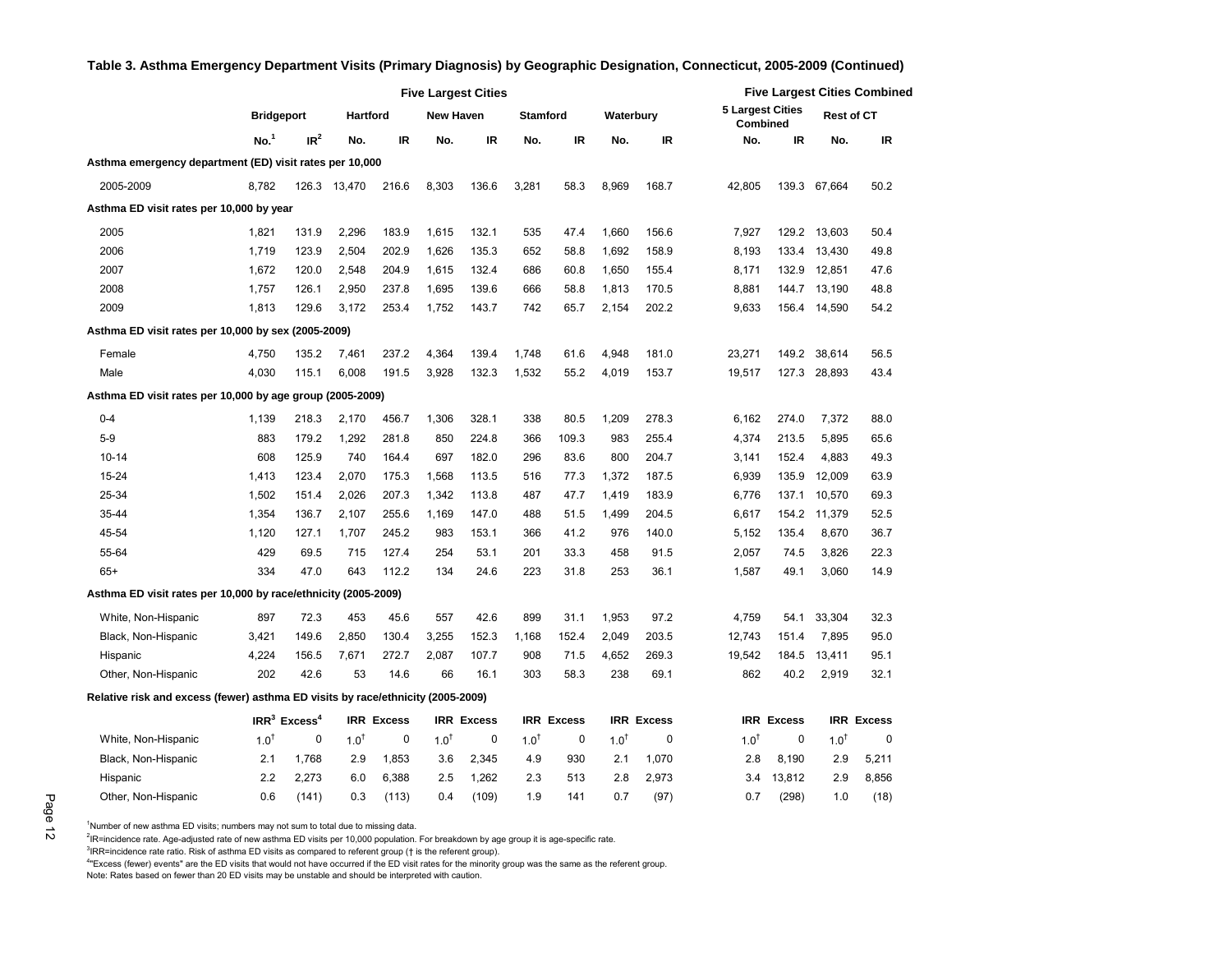#### <span id="page-13-0"></span>**Table 4. Asthma Hospital Healthcare Charges by Geographic Designation, Connecticut, 2005-2009**

|                                                                                  |                  |                      | <b>Rural Classification</b> |       |                |       |       |                  |       |       |                |       |     |                |       |
|----------------------------------------------------------------------------------|------------------|----------------------|-----------------------------|-------|----------------|-------|-------|------------------|-------|-------|----------------|-------|-----|----------------|-------|
|                                                                                  |                  | Non-rural            |                             |       | Rural          |       |       | <b>Fairfield</b> |       |       | Hartford       |       |     | Litchfield     |       |
|                                                                                  | No. <sup>1</sup> | Charges <sup>2</sup> | $% ^{3}$                    | No.   | <b>Charges</b> | %     | No.   | <b>Charges</b>   | %     | No.   | <b>Charges</b> | %     | No. | <b>Charges</b> | %     |
| Total asthma hospital healthcare (hospitalization and ED visit) charges by year  |                  |                      |                             |       |                |       |       |                  |       |       |                |       |     |                |       |
| 2005                                                                             | 24,552           | \$89,542,513         |                             | 1,482 | \$4,657,295    |       | 4,883 | \$19,247,157     |       | 7,653 | \$28,223,354   |       | 934 | \$2,187,658    |       |
| 2006                                                                             | 25,020           | \$99,152,981         |                             | 1,420 | \$4,515,955    |       | 5,085 | \$19,353,497     |       | 7,611 | \$28,736,674   |       | 923 | \$2,226,015    |       |
| 2007                                                                             | 24,331           | \$98,511,798         |                             | 1,372 | \$4,733,216    |       | 4,899 | \$18,906,165     |       | 7,232 | \$30,941,794   |       | 797 | \$2,412,283    |       |
| 2008                                                                             | 25,435           | \$102,102,617        |                             | 1,403 | \$4,493,270    |       | 5,109 | \$22,970,930     |       | 8,149 | \$31,590,873   |       | 956 | \$2,154,601    |       |
| 2009                                                                             |                  | 27,815 \$108,041,858 |                             | 1,504 | \$4,794,859    |       | 5,365 | \$22,721,445     |       | 8,919 | \$32,081,272   |       | 930 | \$2,517,467    |       |
| Total asthma hospital healthcare charges by hospitalization and ED visits (2009) |                  |                      |                             |       |                |       |       |                  |       |       |                |       |     |                |       |
| <b>ED Visits</b>                                                                 | 22,930           | \$31,280,346         | 29.0%                       | 1,244 | \$1,299,176    | 27.1% | 4,404 | \$6,480,075      | 28.5% | 7,528 | \$10,087,543   | 31.4% | 766 | \$714,618      | 28.4% |
| Hospitalization                                                                  | 4,885            | \$76,761,512         | 71.0%                       | 260   | \$3,495,683    | 72.9% | 961   | \$16,241,370     | 71.5% | 1,391 | \$21,993,729   | 68.6% | 164 | \$1,802,849    | 71.6% |
| Total asthma hospital healthcare charges by adults and children (2009)           |                  |                      |                             |       |                |       |       |                  |       |       |                |       |     |                |       |
| 0-17 years                                                                       | 9,620            | \$25,531,150         | 23.6%                       | 429   | \$893,372      | 18.6% | 1,877 | \$5,089,364      | 22.4% | 3,074 | \$6,763,335    | 21.1% | 261 | \$426,804      | 17.0% |
| 18+ years                                                                        | 18,195           | \$82,510,708         | 76.4%                       | 1,075 | \$3,901,487    | 81.4% | 3,488 | \$17,632,080     | 77.6% | 5,845 | \$25,317,937   | 78.9% | 669 | \$2,090,663    | 83.0% |
| Total asthma hospital healthcare charges by sex (2009)                           |                  |                      |                             |       |                |       |       |                  |       |       |                |       |     |                |       |
| Female                                                                           | 15,743           | \$68,543,422         | 63.4%                       | 899   | \$3,347,190    | 69.8% | 2,908 | \$14,099,941     | 62.1% | 5,028 | \$20,654,954   | 64.4% | 542 | \$1,658,927    | 65.9% |
| Male                                                                             | 12,072           | \$39,498,437         | 36.6%                       | 605   | \$1,447,670    | 30.2% | 2,457 | \$8,621,503      | 37.9% | 3,891 | \$11,426,318   | 35.6% | 388 | \$858,539      | 34.1% |
| Total asthma hospital healthcare charges by age group (2009)                     |                  |                      |                             |       |                |       |       |                  |       |       |                |       |     |                |       |
| $0 - 4$                                                                          | 3,732            | \$10,672,945         | 9.9%                        | 137   | \$264,542      | 5.5%  | 658   | \$1,943,988      | 8.6%  | 1,311 | \$2,913,355    | 9.1%  | 84  | \$160,409      | 6.4%  |
| $5-9$                                                                            | 2,833            | \$7,438,785          | 6.9%                        | 125   | \$268,109      | 5.6%  | 593   | \$1,624,385      | 7.1%  | 835   | \$1,751,751    | 5.5%  | 74  | \$117,632      | 4.7%  |
| $10 - 14$                                                                        | 1,982            | \$4,740,194          | 4.4%                        | 109   | \$237,246      | 4.9%  | 397   | \$979,333        | 4.3%  | 625   | \$1,328,687    | 4.1%  | 66  | \$111,472      | 4.4%  |
| 15-24                                                                            | 4,158            | \$8,388,542          | 7.8%                        | 261   | \$433,392      | 9.0%  | 793   | \$1,643,590      | 7.2%  | 1,294 | \$2,400,249    | 7.5%  | 165 | \$250,021      | 9.9%  |
| 25-34                                                                            | 3,999            | \$10,130,226         | 9.4%                        | 216   | \$372,440      | 7.8%  | 789   | \$2,208,533      | 9.7%  | 1,300 | \$2,707,251    | 8.4%  | 139 | \$246,773      | 9.8%  |
| 35-44                                                                            | 3,864            | \$13,061,813         | 12.1%                       | 212   | \$512,493      | 10.7% | 706   | \$2,335,167      | 10.3% | 1,189 | \$4,123,102    | 12.9% | 138 | \$299,025      | 11.9% |
| 45-54                                                                            | 3,652            | \$18,202,050         | 16.8%                       | 225   | \$1,047,015    | 21.8% | 664   | \$3,221,971      | 14.2% | 1,174 | \$5,212,297    | 16.2% | 124 | \$574,240      | 22.8% |
| 55-64                                                                            | 1,748            | \$11,967,842         | 11.1%                       | 101   | \$506,685      | 10.6% | 387   | \$2,592,387      | 11.4% | 495   | \$3,322,524    | 10.4% | 76  | \$302,884      | 12.0% |
| $65+$                                                                            | 1,847            | \$23,439,462         | 21.7%                       | 118   | \$1,152,937    | 24.0% | 378   | \$6,172,090      | 27.2% | 696   | \$8,322,055    | 25.9% | 64  | \$455,012      | 18.1% |
| Total asthma hospital healthcare charges by race/ethnicity (2009)                |                  |                      |                             |       |                |       |       |                  |       |       |                |       |     |                |       |
| White, Non-Hispanic                                                              | 9,125            | \$44,426,736         | 42.7%                       | 1,076 | \$3,769,554    | 81.6% | 1,511 | \$8,850,754      | 39.8% | 2,045 | \$11,815,796   | 38.7% | 778 | \$2,189,579    | 87.7% |
| Black, Non-Hispanic                                                              | 5,653            | \$25,680,388         | 24.7%                       | 34    | \$83,262       | 1.8%  | 1,526 | \$6,197,455      | 27.9% | 1,390 | \$5,386,770    | 17.7% | 40  | \$108,591      | 4.4%  |
| Hispanic                                                                         | 9,199            | \$30,515,631         | 29.3%                       | 118   | \$558,504      | 12.1% | 1,618 | \$5,805,704      | 26.1% | 3,990 | \$12,427,313   | 40.7% | 67  | \$134,922      | 5.4%  |
| Other, Non-Hispanic                                                              | 941              | \$3,505,128          | 3.4%                        | 51    | \$208,690      | 4.5%  | 357   | \$1,376,508      | 6.2%  | 204   | \$884,138      | 2.9%  | 25  | \$62,586       | 2.5%  |
| Total asthma hospital healthcare charges by source of payment (2009)             |                  |                      |                             |       |                |       |       |                  |       |       |                |       |     |                |       |
| Public                                                                           | 17,208           | \$76,121,542         | 70.5%                       | 664   | \$2,674,531    | 55.8% | 2,906 | \$15,478,738     | 68.1% | 5,984 | \$23,448,693   | 73.1% | 455 | \$1,471,679    | 58.5% |
| Private                                                                          | 7,630            | \$25,921,632         | 24.0%                       | 681   | \$1,837,386    | 38.3% | 1,650 | \$5,595,703      | 24.6% | 2,074 | \$7,223,130    | 22.5% | 372 | \$864,256      | 34.3% |
| Self/Uninsured                                                                   | 2,900            | \$5,864,691          | 5.4%                        | 118   | \$183,603      | 3.8%  | 798   | \$1,627,300      | 7.2%  | 853   | \$1,403,179    | 4.4%  | 86  | \$164,396      | 6.5%  |
| Other                                                                            | 70               | \$128,613            | 0.1%                        | 41    | \$99,340       | 2.1%  | 11    | \$19,704         | 0.1%  | a     | a              | а     | 17  | \$17,136       | 0.7%  |

 $1$ Number of hospitalizations and/or ED visits; numbers may not sum to total due to missing data.

2 Total asthma hospital healthcare (hospitalization and ED visit) charges. Charges for 2005-2008 are inflation-adjusted to 2009 dollars. <sup>3</sup>Percentages may not sum to 100% due to rounding.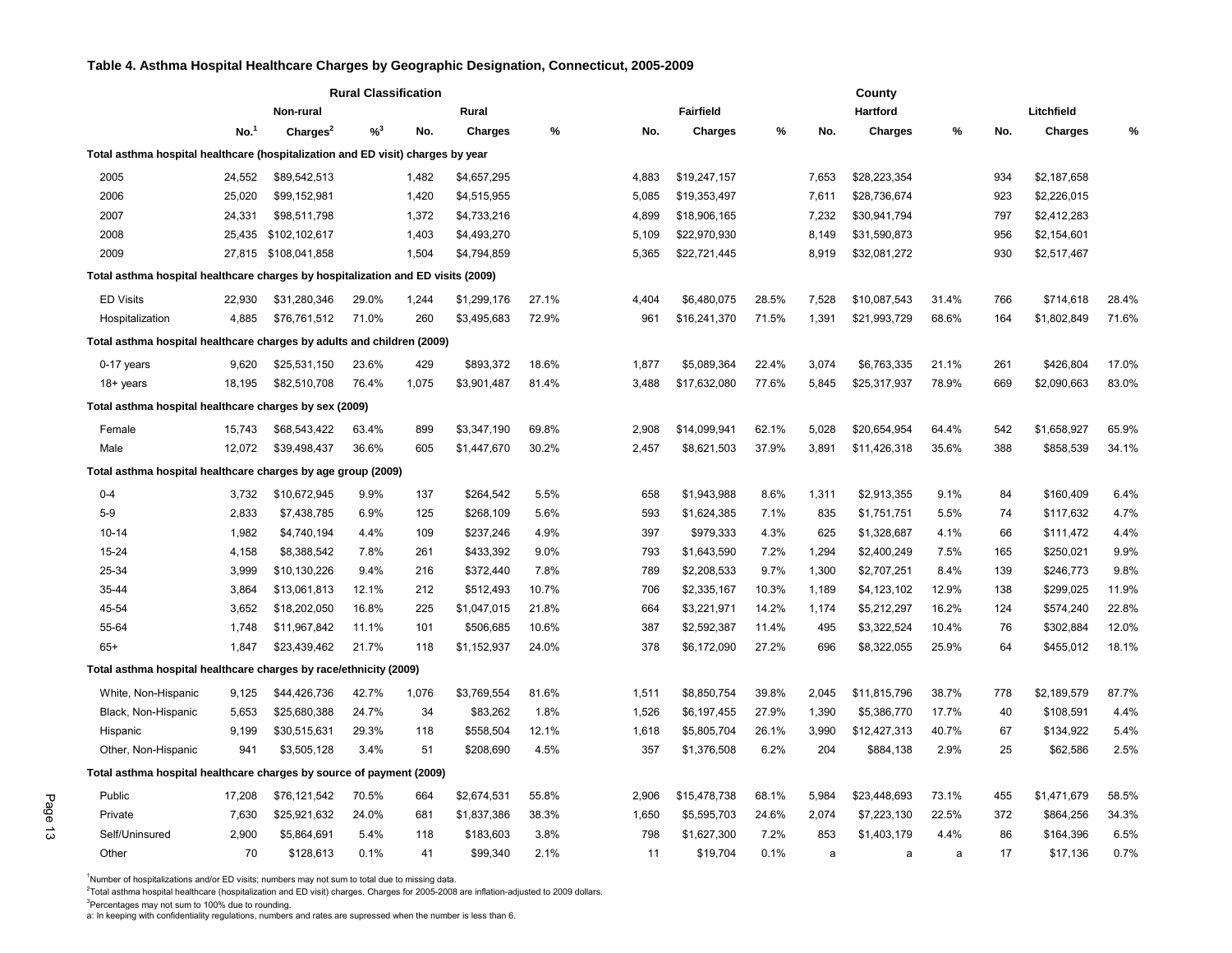#### **Table 4. Asthma Hospital Healthcare Charges by Geographic Designation, Connecticut, 2005-2009 (Continued)**

|                                                                                  | County           |                      |          |       |                  |       |       |                   |       |     |                |       |     |                |       |  |
|----------------------------------------------------------------------------------|------------------|----------------------|----------|-------|------------------|-------|-------|-------------------|-------|-----|----------------|-------|-----|----------------|-------|--|
|                                                                                  |                  | <b>Middlesex</b>     |          |       | <b>New Haven</b> |       |       | <b>New London</b> |       |     | <b>Tolland</b> |       |     | Windham        |       |  |
|                                                                                  | No. <sup>1</sup> | Charges <sup>2</sup> | $% ^{3}$ | No.   | <b>Charges</b>   | %     | No.   | <b>Charges</b>    | %     | No. | <b>Charges</b> | %     | No. | <b>Charges</b> | %     |  |
| Total asthma hospital healthcare (hospitalization and ED visit) charges by year  |                  |                      |          |       |                  |       |       |                   |       |     |                |       |     |                |       |  |
| 2005                                                                             | 904              | \$1,829,774          |          | 7,459 | \$30,534,113     |       | 2,665 | \$6,019,317       |       | 712 | \$3,348,457    |       | 824 | \$2,809,980    |       |  |
| 2006                                                                             | 844              | \$2,090,605          |          | 8,065 | \$39,846,924     |       | 2,425 | \$6,060,589       |       | 658 | \$2,703,986    |       | 829 | \$2,650,646    |       |  |
| 2007                                                                             | 775              | \$2,375,321          |          | 7,900 | \$37,259,439     |       | 2,500 | \$5,789,975       |       | 650 | \$2,405,907    |       | 950 | \$3,154,129    |       |  |
| 2008                                                                             | 656              | \$2,865,143          |          | 8,195 | \$36,327,659     |       | 2,202 | \$5,399,224       |       | 670 | \$2,556,748    |       | 901 | \$2,730,709    |       |  |
| 2009                                                                             | 685              | \$2,599,817          |          | 8,676 | \$41,425,838     |       | 3,072 | \$6,589,972       |       | 731 | \$2,641,186    |       | 941 | \$2,259,721    |       |  |
| Total asthma hospital healthcare charges by hospitalization and ED visits (2009) |                  |                      |          |       |                  |       |       |                   |       |     |                |       |     |                |       |  |
| <b>ED Visits</b>                                                                 | 579              | \$1,038,583          | 39.9%    | 6,768 | \$9,882,570      | 23.9% | 2,736 | \$2,690,600       | 40.8% | 618 | \$999,313      | 37.8% | 775 | \$686,221      | 30.4% |  |
| Hospitalization                                                                  | 106              | \$1,561,234          | 60.1%    | 1,908 | \$31,543,268     | 76.1% | 336   | \$3,899,372       | 59.2% | 113 | \$1,641,873    | 62.2% | 166 | \$1,573,500    | 69.6% |  |
| Total asthma hospital healthcare charges by adults and children (2009)           |                  |                      |          |       |                  |       |       |                   |       |     |                |       |     |                |       |  |
| 0-17 years                                                                       | 226              | \$618,147            | 23.8%    | 3,333 | \$11,527,239     | 27.8% | 757   | \$1,174,077       | 17.8% | 245 | \$493,727      | 18.7% | 276 | \$331,829      | 14.7% |  |
| 18+ years                                                                        | 459              | \$1,981,670          | 76.2%    | 5,343 | \$29,898,598     | 72.2% | 2,315 | \$5,415,895       | 82.2% | 486 | \$2,147,459    | 81.3% | 665 | \$1,927,892    | 85.3% |  |
| Total asthma hospital healthcare charges by sex (2009)                           |                  |                      |          |       |                  |       |       |                   |       |     |                |       |     |                |       |  |
| Female                                                                           | 417              | \$1,639,366          | 63.1%    | 4,856 | \$26,132,421     | 63.1% | 1,869 | \$4,383,173       | 66.5% | 460 | \$1,751,940    | 66.3% | 562 | \$1,569,889    | 69.5% |  |
| Male                                                                             | 268              | \$960,451            | 36.9%    | 3,820 | \$15,293,417     | 36.9% | 1,203 | \$2,206,799       | 33.5% | 271 | \$889,246      | 33.7% | 379 | \$689,832      | 30.5% |  |
| Total asthma hospital healthcare charges by age group (2009)                     |                  |                      |          |       |                  |       |       |                   |       |     |                |       |     |                |       |  |
| $0 - 4$                                                                          | 74               | \$228,435            | 8.8%     | 1,298 | \$4,863,134      | 11.7% | 257   | \$503,189         | 7.6%  | 81  | \$213,137      | 8.1%  | 106 | \$111,840      | 4.9%  |  |
| $5-9$                                                                            | 76               | \$213,081            | 8.2%     | 1,010 | \$3,475,728      | 8.4%  | 220   | \$276,582         | 4.2%  | 71  | \$136,967      | 5.2%  | 79  | \$110,768      | 4.9%  |  |
| $10 - 14$                                                                        | 48               | \$114,006            | 4.4%     | 679   | \$2,104,821      | 5.1%  | 174   | \$199,166         | 3.0%  | 53  | \$76,383       | 2.9%  | 49  | \$63,572       | 2.8%  |  |
| 15-24                                                                            | 98               | \$206,603            | 7.9%     | 1,259 | \$3,334,614      | 8.0%  | 534   | \$630,387         | 9.6%  | 124 | \$223,006      | 8.4%  | 152 | \$133,464      | 5.9%  |  |
| 25-34                                                                            | 96               | \$258,570            | 9.9%     | 1,161 | \$3,914,859      | 9.5%  | 486   | \$644,721         | 9.8%  | 106 | \$269,710      | 10.2% | 138 | \$252,248      | 11.2% |  |
| 35-44                                                                            | 95               | \$383,605            | 14.8%    | 1,192 | \$4,872,700      | 11.8% | 488   | \$952,077         | 14.4% | 103 | \$213,319      | 8.1%  | 165 | \$395,312      | 17.5% |  |
| 45-54                                                                            | 85               | \$394,824            | 15.2%    | 1,092 | \$7,448,561      | 18.0% | 509   | \$1,383,878       | 21.0% | 101 | \$535,037      | 20.3% | 128 | \$478,257      | 21.2% |  |
| 55-64                                                                            | 63               | \$363,411            | 14.0%    | 523   | \$4,740,931      | 11.4% | 214   | \$786,449         | 11.9% | 34  | \$168,240      | 6.4%  | 57  | \$197,700      | 8.7%  |  |
| $65+$                                                                            | 50               | \$437,281            | 16.8%    | 462   | \$6,670,490      | 16.1% | 190   | \$1,213,522       | 18.4% | 58  | \$805,389      | 30.5% | 67  | \$516,558      | 22.9% |  |
| Total asthma hospital healthcare charges by race/ethnicity (2009)                |                  |                      |          |       |                  |       |       |                   |       |     |                |       |     |                |       |  |
| White, Non-Hispanic                                                              | 455              | \$1,914,508          | 74.6%    | 2,576 | \$16,120,876     | 40.6% | 2,063 | \$4,610,863       | 70.2% | 438 | \$1,435,438    | 55.5% | 335 | \$1,258,475    | 61.3% |  |
| Black, Non-Hispanic                                                              | 108              | \$357,593            | 13.9%    | 2.193 | \$12,744,980     | 32.1% | 362   | \$769,584         | 11.7% | 41  | \$129,981      | 5.0%  | 27  | \$68,697       | 3.3%  |  |
| Hispanic                                                                         | 79               | \$281,254            | 11.0%    | 2,643 | \$10,056,010     | 25.3% | 474   | \$837,135         | 12.8% | 165 | \$837,728      | 32.4% | 281 | \$694,071      | 33.8% |  |
| Other, Non-Hispanic                                                              | 8                | \$11,388             | 0.4%     | 201   | \$817,611        | 2.1%  | 150   | \$346,182         | 5.3%  | 35  | \$182,201      | 7.0%  | 12  | \$33,203       | 1.6%  |  |
| Total asthma hospital healthcare charges by source of payment (2009)             |                  |                      |          |       |                  |       |       |                   |       |     |                |       |     |                |       |  |
| Public                                                                           | 350              | \$1,570,542          | 60.4%    | 5,578 | \$29,782,994     | 71.9% | 1,689 | \$3,963,635       | 60.1% | 340 | \$1,544,661    | 58.5% | 570 | \$1,535,131    | 67.9% |  |
| Private                                                                          | 287              | \$954,234            | 36.7%    | 2,272 | \$9,383,832      | 22.7% | 1,029 | \$2,167,493       | 32.9% | 338 | \$986,575      | 37.4% | 289 | \$583,794      | 25.8% |  |
| Self/Uninsured                                                                   | 48               | \$75,041             | 2.9%     | 821   | \$2,254,321      | 5.4%  | 310   | \$343,885         | 5.2%  | 52  | \$108,855      | 4.1%  | 50  | \$71,315       | 3.2%  |  |
| Other                                                                            | $\Omega$         | \$0                  | 0.0%     | a     | a                | a     | 44    | \$114,958         | 1.7%  | a   | a              | a     | 32  | \$69,480       | 3.1%  |  |

 $1$ Number of hospitalizations and/or ED visits; numbers may not sum to total due to missing data.

2 Total asthma hospital healthcare (hospitalization and ED visit) charges. Charges for 2005-2008 are inflation-adjusted to 2009 dollars.

<sup>3</sup>Percentages may not sum to 100% due to rounding.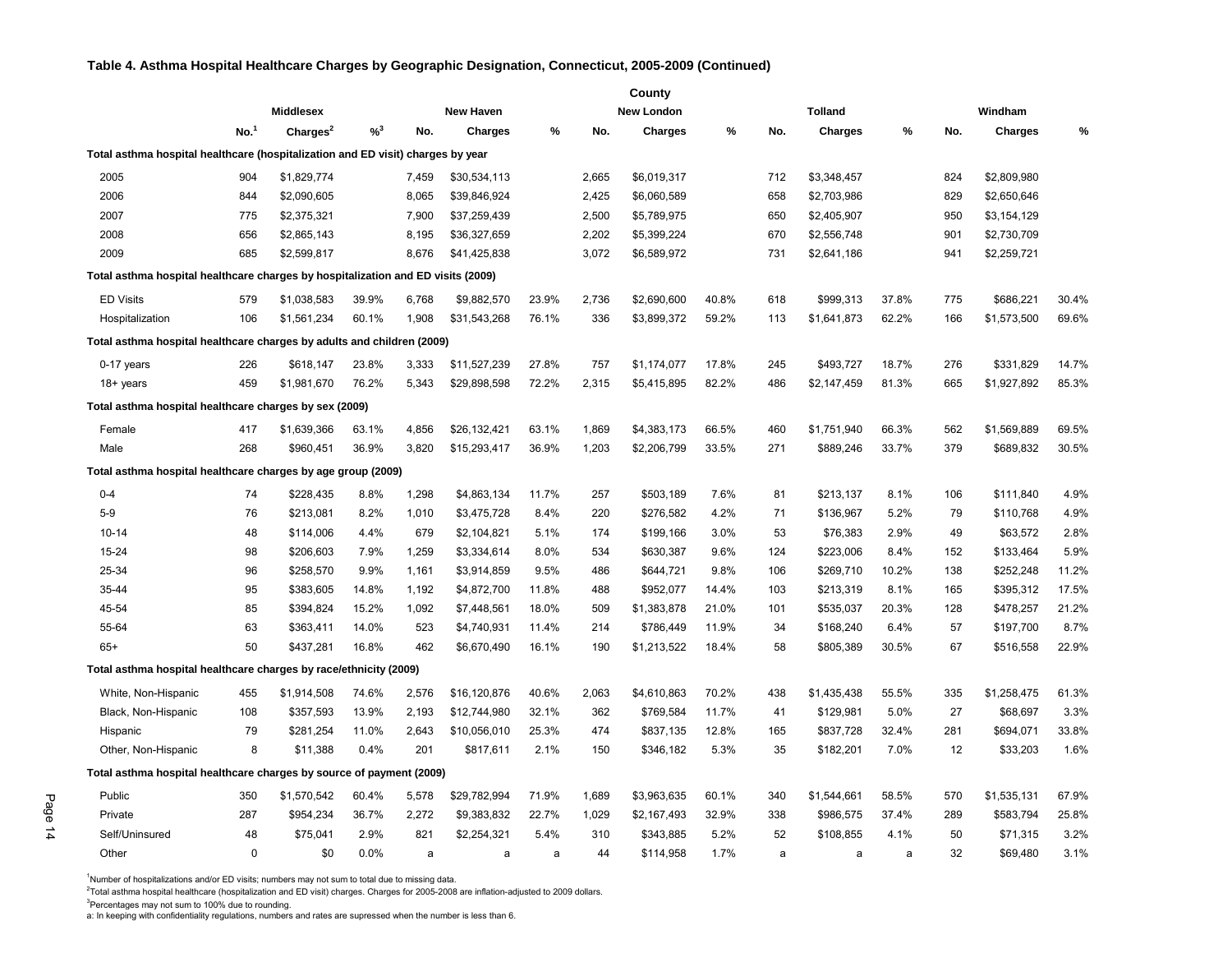#### **Table 4. Asthma Hospital Healthcare Charges by Geographic Designation, Connecticut, 2005-2009 (Continued)**

|                                                                                  |                  |                      |          |             |                |       |             |                  | <b>Five Largest Cities</b> |     |                 |       |       |                |       |  |
|----------------------------------------------------------------------------------|------------------|----------------------|----------|-------------|----------------|-------|-------------|------------------|----------------------------|-----|-----------------|-------|-------|----------------|-------|--|
|                                                                                  |                  | <b>Bridgeport</b>    |          |             | Hartford       |       |             | <b>New Haven</b> |                            |     | <b>Stamford</b> |       |       | Waterbury      |       |  |
|                                                                                  | No. <sup>1</sup> | Charges <sup>2</sup> | $% ^{3}$ | No.         | <b>Charges</b> | %     | No.         | <b>Charges</b>   | %                          | No. | <b>Charges</b>  | %     | No.   | <b>Charges</b> | $\%$  |  |
| Total asthma hospital healthcare (hospitalization and ED visit) charges by year  |                  |                      |          |             |                |       |             |                  |                            |     |                 |       |       |                |       |  |
| 2005                                                                             | 2,142            | \$7,739,109          |          | 2,677       | \$9,184,510    |       | 2,192       | \$10,530,887     |                            | 636 | \$2,334,128     |       | 1,955 | \$5,976,836    |       |  |
| 2006                                                                             | 2,081            | \$7,610,838          |          | 2,931       | \$9,678,056    |       | 2,296       | \$13,880,269     |                            | 771 | \$3,210,204     |       | 2,007 | \$7,082,288    |       |  |
| 2007                                                                             | 1,995            | \$7,493,982          |          | 2,917       | \$9,502,501    |       | 2,328       | \$14,392,165     |                            | 786 | \$2,821,219     |       | 1,939 | \$6,022,712    |       |  |
| 2008                                                                             | 2,157            | \$9,266,050          |          | 3,322       | \$9,820,966    |       | 2,350       | \$13,312,006     |                            | 760 | \$3,188,946     |       | 2,125 | \$7,232,843    |       |  |
| 2009                                                                             | 2,225            | \$9,157,581          |          | 3,616       | \$10,790,406   |       | 2,551       | \$15,471,054     |                            | 857 | \$3,644,555     |       | 2,440 | \$7,276,175    |       |  |
| Total asthma hospital healthcare charges by hospitalization and ED visits (2009) |                  |                      |          |             |                |       |             |                  |                            |     |                 |       |       |                |       |  |
| <b>ED Visits</b>                                                                 | 1,812            | \$2,667,216          | 29.1%    | 3,172       | \$4,260,967    | 39.5% | 1,748       | \$2,908,704      | 18.8%                      | 742 | \$1,136,897     | 31.2% | 2,153 | \$3,265,000    | 44.9% |  |
| Hospitalization                                                                  | 413              | \$6,490,365          | 70.9%    | 444         | \$6,529,439    | 60.5% | 803         | \$12,562,350     | 81.2%                      | 115 | \$2,507,658     | 68.8% | 287   | \$4,011,176    | 55.1% |  |
| Total asthma hospital healthcare charges by adults and children (2009)           |                  |                      |          |             |                |       |             |                  |                            |     |                 |       |       |                |       |  |
| 0-17 years                                                                       | 763              | \$2,321,260          | 25.3%    | 1,320       | \$2,818,085    | 26.1% | 998         | \$4,480,418      | 29.0%                      | 288 | \$723,588       | 19.9% | 950   | \$2,043,732    | 28.1% |  |
| $18 + \text{years}$                                                              | 1,462            | \$6,836,321          | 74.7%    | 2,296       | \$7,972,321    | 73.9% | 1,553       | \$10,990,635     | 71.0%                      | 569 | \$2,920,967     | 80.1% | 1,490 | \$5,232,443    | 71.9% |  |
| Total asthma hospital healthcare charges by sex (2009)                           |                  |                      |          |             |                |       |             |                  |                            |     |                 |       |       |                |       |  |
| Female                                                                           | 1,212            | \$5,458,764          | 59.6%    | 1,996       | \$6,758,367    | 62.6% | 1,404       | \$9,864,742      | 63.8%                      | 474 | \$2,425,855     | 66.6% | 1,349 | \$4,576,195    | 62.9% |  |
| Male                                                                             | 1,013            | \$3,698,817          | 40.4%    | 1,620       | \$4,032,039    | 37.4% | 1,147       | \$5,606,311      | 36.2%                      | 383 | \$1,218,700     | 33.4% | 1,091 | \$2,699,981    | 37.1% |  |
| Total asthma hospital healthcare charges by age group (2009)                     |                  |                      |          |             |                |       |             |                  |                            |     |                 |       |       |                |       |  |
| $0 - 4$                                                                          | 289              | \$802,240            | 8.8%     | 624         | \$1,256,743    | 11.6% | 401         | \$1,829,496      | 11.8%                      | 80  | \$275,075       | 7.5%  | 368   | \$855,127      | 11.8% |  |
| $5-9$                                                                            | 235              | \$866,450            | 9.5%     | 361         | \$700,785      | 6.5%  | 291         | \$1,347,510      | 8.7%                       | 94  | \$201,364       | 5.5%  | 310   | \$595,849      | 8.2%  |  |
| $10 - 14$                                                                        | 139              | \$408,463            | 4.5%     | 227         | \$488,833      | 4.5%  | 194         | \$770,347        | 5.0%                       | 75  | \$159,780       | 4.4%  | 181   | \$411,375      | 5.7%  |  |
| 15-24                                                                            | 350              | \$771,198            | 8.4%     | 504         | \$941,688      | 8.7%  | 391         | \$1,408,004      | 9.1%                       | 126 | \$225,065       | 6.2%  | 308   | \$604,161      | 8.3%  |  |
| 25-34                                                                            | 377              | \$1,137,587          | 12.4%    | 529         | \$943,360      | 8.7%  | 370         | \$1,436,415      | 9.3%                       | 124 | \$231,487       | 6.4%  | 337   | \$786,788      | 10.8% |  |
| 35-44                                                                            | 279              | \$935,543            | 10.2%    | 428         | \$1,255,780    | 11.6% | 347         | \$2,119,095      | 13.7%                      | 126 | \$439,197       | 12.1% | 388   | \$1,147,839    | 15.8% |  |
| 45-54                                                                            | 297              | \$1,576,745          | 17.2%    | 501         | \$1,958,433    | 18.1% | 337         | \$3,433,163      | 22.2%                      | 87  | \$379,151       | 10.4% | 320   | \$1,259,271    | 17.3% |  |
| 55-64                                                                            | 143              | \$903,023            | 9.9%     | 183         | \$1,009,485    | 9.4%  | 107         | \$1,341,473      | 8.7%                       | 84  | \$623,211       | 17.1% | 166   | \$923,372      | 12.7% |  |
| $65+$                                                                            | 116              | \$1,756,332          | 19.2%    | 259         | \$2,235,297    | 20.7% | 113         | \$1,785,552      | 11.5%                      | 61  | \$1,110,223     | 30.5% | 62    | \$692,393      | 9.5%  |  |
| Total asthma hospital healthcare charges by race/ethnicity (2009)                |                  |                      |          |             |                |       |             |                  |                            |     |                 |       |       |                |       |  |
| White, Non-Hispanic                                                              | 241              | \$1,312,646          | 14.3%    | 185         | \$935,782      | 9.3%  | 214         | \$2,368,982      | 16.3%                      | 265 | \$1,547,092     | 42.4% | 516   | \$1,779,613    | 24.5% |  |
| Black, Non-Hispanic                                                              | 867              | \$3,581,177          | 39.1%    | 723         | \$2,922,993    | 29.1% | 1,151       | \$8,123,785      | 56.1%                      | 290 | \$1,179,759     | 32.4% | 505   | \$1,256,354    | 17.3% |  |
| Hispanic                                                                         | 1,052            | \$4,047,535          | 44.2%    | 2,075       | \$6,060,748    | 60.3% | 657         | \$3,895,985      | 26.9%                      | 248 | \$640,565       | 17.6% | 1,327 | \$3,988,202    | 54.9% |  |
| Other, Non-Hispanic                                                              | 62               | \$209,083            | 2.3%     | 23          | \$135,831      | 1.4%  | 25          | \$103,940        | 0.7%                       | 54  | \$277,140       | 7.6%  | 80    | \$237,136      | 3.3%  |  |
| Total asthma hospital healthcare charges by source of payment (2009)             |                  |                      |          |             |                |       |             |                  |                            |     |                 |       |       |                |       |  |
| Public                                                                           | 1,470            | \$7,020,033          | 76.7%    | 2,824       | \$8,957,163    | 83.0% | 1,934       | \$12,843,317     | 83.0%                      | 427 | \$2,346,781     | 64.4% | 1,810 | \$5,384,088    | 74.0% |  |
| Private                                                                          | 412              | \$1,487,857          | 16.2%    | 406         | \$1,250,610    | 11.6% | 364         | \$1,809,542      | 11.7%                      | 275 | \$1,007,250     | 27.6% | 396   | \$1,321,707    | 18.2% |  |
| Self/Uninsured                                                                   | 343              | \$649,691            | 7.1%     | 385         | \$582.103      | 5.4%  | 253         | \$818,195        | 5.3%                       | 153 | \$289.468       | 7.9%  | 233   | \$569,154      | 7.8%  |  |
| Other                                                                            | 0                | \$0                  | 0.0%     | $\mathbf 0$ | \$0            | 0.0%  | $\mathbf 0$ | \$0              | 0.0%                       | a   | a               | a     | a     | a              | a     |  |

 $1$ Number of hospitalizations and/or ED visits; numbers may not sum to total due to missing data.

2 Total asthma hospital healthcare (hospitalization and ED visit) charges. Charges for 2005-2008 are inflation-adjusted to 2009 dollars.

<sup>3</sup>Percentages may not sum to 100% due to rounding.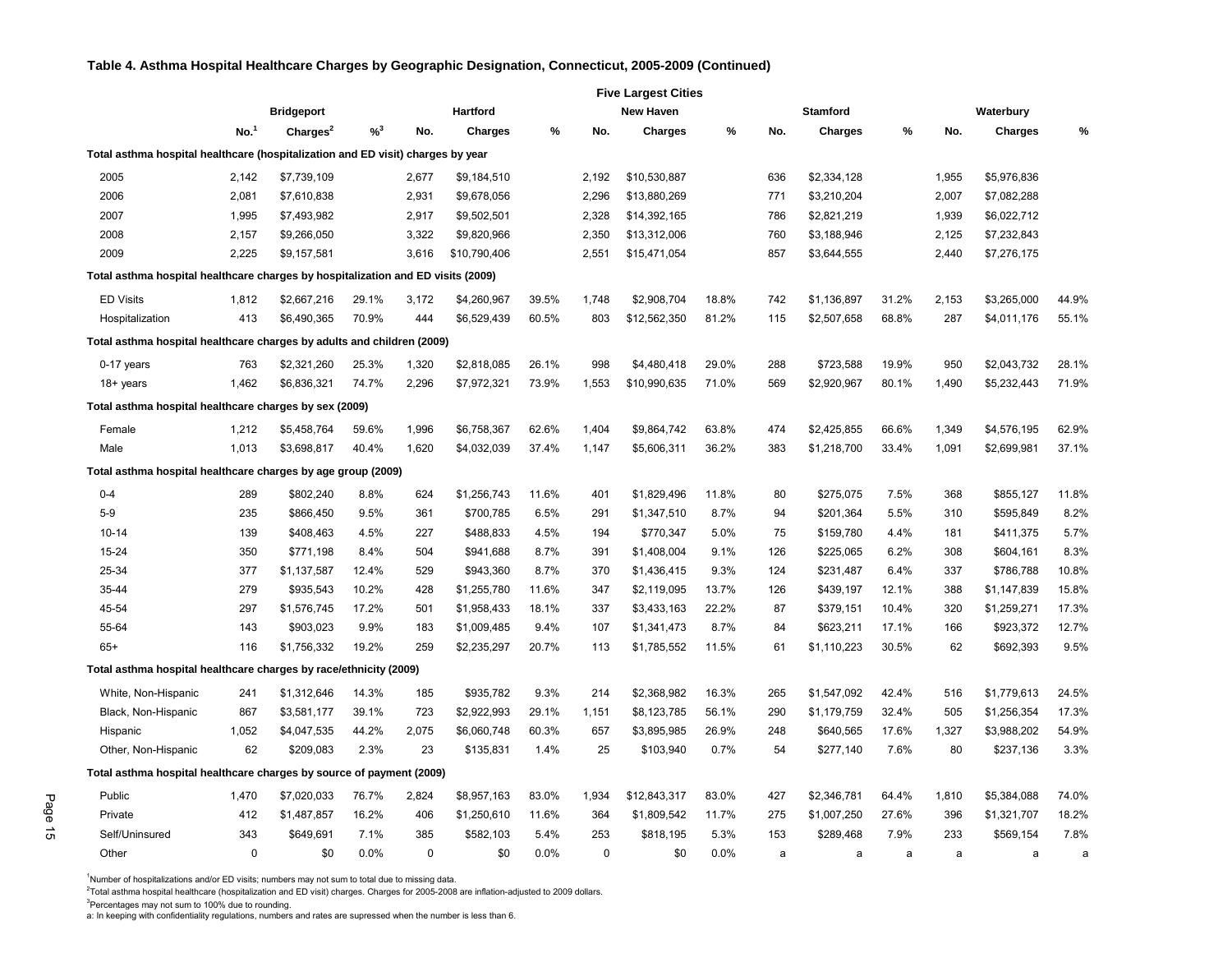#### **Table 4. Asthma Hospital Healthcare Charges by Geographic Designation, Connecticut, 2005-2009 (Continued)**

|                                                                                  | <b>Five Largest Cities Combined</b> |                           |                            |        |                   |       |  |  |  |  |  |  |
|----------------------------------------------------------------------------------|-------------------------------------|---------------------------|----------------------------|--------|-------------------|-------|--|--|--|--|--|--|
|                                                                                  |                                     | 5 Largest Cities Combined |                            |        | <b>Rest of CT</b> |       |  |  |  |  |  |  |
|                                                                                  | No. <sup>1</sup>                    | Charges <sup>2</sup>      | $\frac{9}{6}$ <sup>3</sup> | No.    | <b>Charges</b>    | %     |  |  |  |  |  |  |
| Total asthma hospital healthcare (hospitalization and ED visit) charges by year  |                                     |                           |                            |        |                   |       |  |  |  |  |  |  |
| 2005                                                                             | 9,602                               | \$35,765,470              |                            | 16,432 | \$58,434,338      |       |  |  |  |  |  |  |
| 2006                                                                             | 10,086                              | \$41,461,656              |                            | 16,354 | \$62,207,281      |       |  |  |  |  |  |  |
| 2007                                                                             | 9,965                               | \$40,232,579              |                            | 15,738 | \$63,012,435      |       |  |  |  |  |  |  |
| 2008                                                                             | 10,714                              | \$42,820,810              |                            | 16,124 | \$63,775,076      |       |  |  |  |  |  |  |
| 2009                                                                             | 11,689                              | \$46,339,770              |                            | 17,630 | \$66,496,947      |       |  |  |  |  |  |  |
| Total asthma hospital healthcare charges by hospitalization and ED visits (2009) |                                     |                           |                            |        |                   |       |  |  |  |  |  |  |
| <b>ED Visits</b>                                                                 | 9,627                               | \$14,238,783              | 30.7%                      | 14,547 | \$18,340,739      | 27.6% |  |  |  |  |  |  |
| Hospitalization                                                                  | 2,062                               | \$32,100,987              | 69.3%                      | 3,083  | \$48,156,208      | 72.4% |  |  |  |  |  |  |
| Total asthma hospital healthcare charges by adults and children (2009)           |                                     |                           |                            |        |                   |       |  |  |  |  |  |  |
| 0-17 years                                                                       | 4,319                               | \$12,387,083              | 26.7%                      | 5,730  | \$14,037,439      | 21.1% |  |  |  |  |  |  |
| 18+ years                                                                        | 7,370                               | \$33,952,687              | 73.3%                      | 11,900 | \$52,459,508      | 78.9% |  |  |  |  |  |  |
| Total asthma hospital healthcare charges by sex (2009)                           |                                     |                           |                            |        |                   |       |  |  |  |  |  |  |
| Female                                                                           | 6,435                               | \$29,083,923              | 62.8%                      | 10,207 | \$42,806,688      | 64.4% |  |  |  |  |  |  |
| Male                                                                             | 5.254                               | \$17,255,847              | 37.2%                      | 7.423  | \$23,690,259      | 35.6% |  |  |  |  |  |  |
| Total asthma hospital healthcare charges by age group (2009)                     |                                     |                           |                            |        |                   |       |  |  |  |  |  |  |
| $0 - 4$                                                                          | 1,762                               | \$5,018,681               | 10.8%                      | 2,107  | \$5,918,806       | 8.9%  |  |  |  |  |  |  |
| $5-9$                                                                            | 1,291                               | \$3,711,958               | 8.0%                       | 1,667  | \$3,994,936       | 6.0%  |  |  |  |  |  |  |
| $10 - 14$                                                                        | 816                                 | \$2,238,798               | 4.8%                       | 1,275  | \$2,738,642       | 4.1%  |  |  |  |  |  |  |
| 15-24                                                                            | 1,679                               | \$3,950,117               | 8.5%                       | 2,740  | \$4,871,818       | 7.3%  |  |  |  |  |  |  |
| 25-34                                                                            | 1,737                               | \$4,535,637               | 9.8%                       | 2,478  | \$5,967,029       | 9.0%  |  |  |  |  |  |  |
| 35-44                                                                            | 1,568                               | \$5,897,455               | 12.7%                      | 2,508  | \$7,676,851       | 11.5% |  |  |  |  |  |  |
| 45-54                                                                            | 1,542                               | \$8,606,764               | 18.6%                      | 2,335  | \$10,642,301      | 16.0% |  |  |  |  |  |  |
| 55-64                                                                            | 683                                 | \$4,800,563               | 10.4%                      | 1,166  | \$7,673,963       | 11.5% |  |  |  |  |  |  |
| $65+$                                                                            | 611                                 | \$7,579,797               | 16.4%                      | 1,354  | \$17,012,601      | 25.6% |  |  |  |  |  |  |
| Total asthma hospital healthcare charges by race/ethnicity (2009)                |                                     |                           |                            |        |                   |       |  |  |  |  |  |  |
| White, Non-Hispanic                                                              | 1,421                               | \$7,944,116               | 17.8%                      | 8,780  | \$40,252,174      | 62.8% |  |  |  |  |  |  |
| Black, Non-Hispanic                                                              | 3,536                               | \$17,064,067              | 38.3%                      | 2,151  | \$8,699,584       | 13.6% |  |  |  |  |  |  |
| Hispanic                                                                         | 5,359                               | \$18,633,034              | 41.8%                      | 3,958  | \$12,441,102      | 19.4% |  |  |  |  |  |  |
| Other, Non-Hispanic                                                              | 244                                 | \$963,130                 | 2.2%                       | 748    | \$2,750,688       | 4.3%  |  |  |  |  |  |  |
| Total asthma hospital healthcare charges by source of payment (2009)             |                                     |                           |                            |        |                   |       |  |  |  |  |  |  |
| Public                                                                           | 8,465                               | \$36,551,382              | 78.9%                      | 9,407  | \$42,244,691      | 63.5% |  |  |  |  |  |  |
| Private                                                                          | 1,853                               | \$6,876,967               | 14.8%                      | 6,458  | \$20,882,051      | 31.4% |  |  |  |  |  |  |
| Self/Uninsured                                                                   | 1,367                               | \$2,908,611               | 6.3%                       | 1,651  | \$3,139,683       | 4.7%  |  |  |  |  |  |  |
| Other                                                                            | a                                   | a                         | a                          | 108    | \$225,672         | 0.3%  |  |  |  |  |  |  |
|                                                                                  |                                     |                           |                            |        |                   |       |  |  |  |  |  |  |

<sup>1</sup>Number of hospitalizations and/or ED visits; numbers may not sum to total due to missing data.

2 Total asthma hospital healthcare (hospitalization and ED visit) charges. Charges for 2005-2008 are inflation-adjusted to 2009 dollars. <sup>3</sup>Percentages may not sum to 100% due to rounding.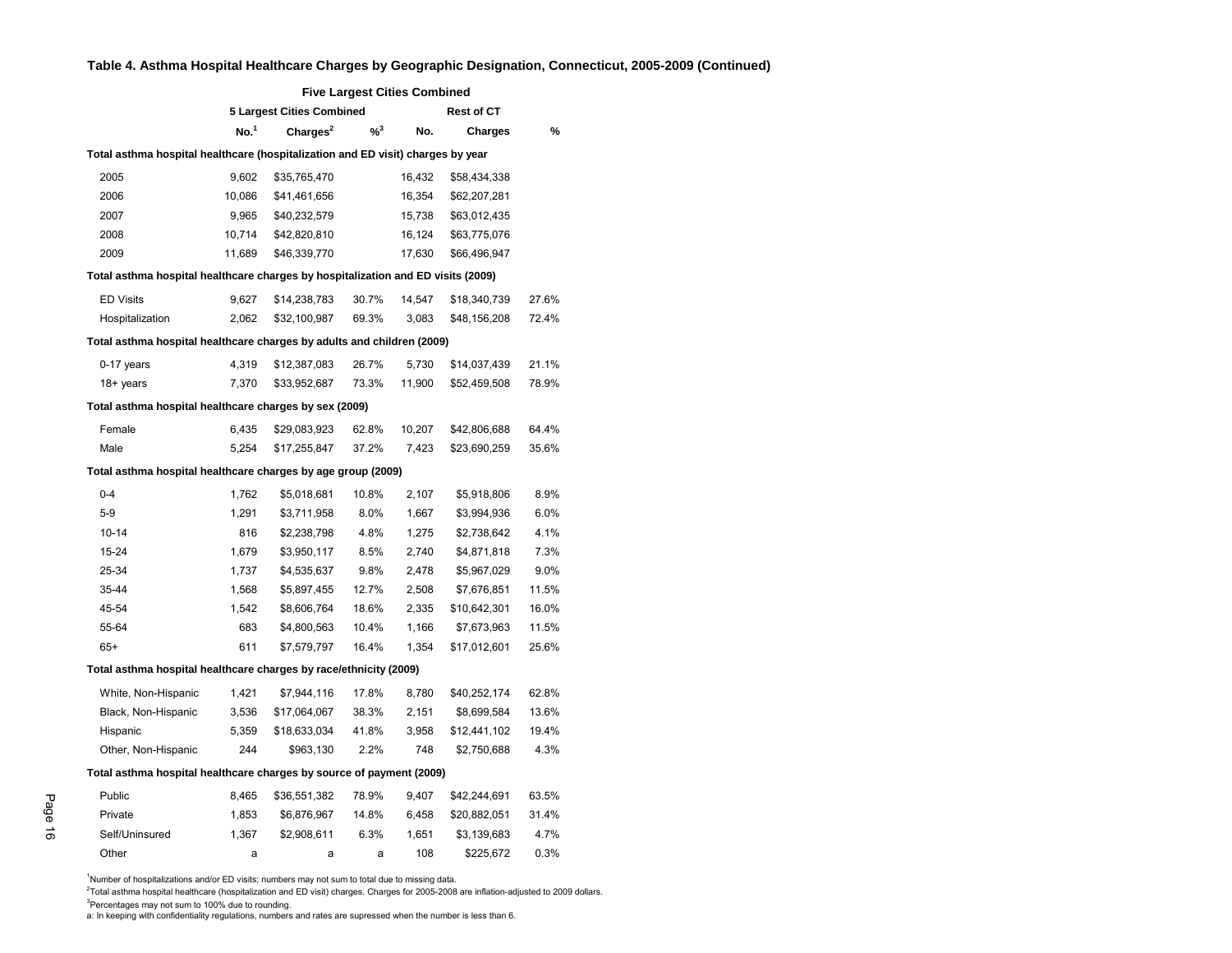#### <span id="page-17-0"></span>**Table 5. Excess Asthma Hospital Healthcare Charges by Race/Ethnicity by Geographic Designation, Connecticut, 2009**

|                                                        |                          | <b>Rural classification</b>                   |                          |                                  |                 |                                  |                 | County                    |                 |                                  |
|--------------------------------------------------------|--------------------------|-----------------------------------------------|--------------------------|----------------------------------|-----------------|----------------------------------|-----------------|---------------------------|-----------------|----------------------------------|
|                                                        |                          | Non-rural                                     |                          | Rural                            |                 | <b>Fairfield</b>                 |                 | Hartford                  |                 | Litchfield                       |
|                                                        | IRR <sup>1</sup>         | Total Charges <sup>2</sup>                    | <b>IRR</b>               | <b>Total Charges</b>             | <b>IRR</b>      | <b>Total Charges</b>             | <b>IRR</b>      | <b>Total Charges</b>      | <b>IRR</b>      | <b>Total Charges</b>             |
| <b>Hospitalization (Inpatient)</b>                     |                          |                                               |                          |                                  |                 |                                  |                 |                           |                 |                                  |
| White, Non-Hispanic <sup>†</sup>                       | $1.0^{+}$                | \$35,028,062                                  | 1.0 <sup>†</sup>         | \$2,853,845                      | $1.0^{\dagger}$ | \$7,268,956                      | $1.0^{\dagger}$ | \$9,642,111               | $1.0^{\dagger}$ | \$1,594,059                      |
| Black, Non-Hispanic                                    | 4.08                     | \$19,203,502                                  | 2.27                     | a                                | 3.81            | \$4,210,924                      | 2.80            | \$3,727,146               | 2.43            | \$83,708                         |
| Hispanic                                               | 3.73                     | \$20,026,043                                  | 3.67                     | \$423,717                        | 2.63            | \$3,783,671                      | 4.84            | \$7,950,925               | 0.74            | \$81,352                         |
| Other, Non-Hispanic                                    | 1.24                     | \$2,483,102                                   | 1.21                     | \$167,357                        | 1.82            | \$977,818                        | 1.60            | \$652,745                 | 1.14            | a                                |
| <b>ED Visits</b>                                       |                          |                                               |                          |                                  |                 |                                  |                 |                           |                 |                                  |
| White, Non-Hispanic <sup>†</sup>                       | $1.0^{+}$                | \$9,398,673                                   | 1.0 <sup>†</sup>         | \$915,709                        | $1.0^{+}$       | \$1,581,798                      | $1.0^{+}$       | \$2,173,685               | $1.0^{+}$       | \$595,519                        |
| Black, Non-Hispanic                                    | 3.58                     | \$6,476,887                                   | 3.24                     | \$32,498                         | 6.77            | \$1,986,531                      | 3.10            | \$1,659,624               | 3.83            | \$24,883                         |
| Hispanic                                               | 3.94                     | \$10,489,589                                  | 2.12                     | \$134,787                        | 4.25            | \$2,022,033                      | 6.59            | \$4,476,388               | 1.06            | \$53,569                         |
| Other, Non-Hispanic                                    | 0.97                     | \$1,022,026                                   | 0.99                     | \$41,333                         | 1.87            | \$398,690                        | 1.36            | \$231,393                 | 0.84            | \$18,857                         |
|                                                        | $%$ Excess <sup>3</sup>  | <b>Excess (Fewer)</b><br>Charges <sup>4</sup> | % Excess                 | <b>Excess (Fewer)</b><br>Charges | % Excess        | <b>Excess (Fewer)</b><br>Charges | % Excess        | Excess (Fewer)<br>Charges | % Excess        | Excess (Fewer)<br><b>Charges</b> |
| <b>Hospitalization (Inpatient)</b>                     |                          |                                               |                          |                                  |                 |                                  |                 |                           |                 |                                  |
| White, Non-Hispanic <sup>†</sup>                       | --                       | $\overline{\phantom{a}}$                      | $\overline{\phantom{a}}$ | ۰.                               | --              | $\overline{\phantom{a}}$         |                 | $\overline{a}$            |                 |                                  |
| Black, Non-Hispanic                                    | 75.48%                   | \$14,495,205                                  | 55.97%                   | a                                | 73.73%          | \$3,104,524                      | 64.32%          | \$2,397,127               | 58.82%          | \$49,240                         |
| Hispanic                                               | 73.19%                   | \$14,657,616                                  | 72.76%                   | \$308,308                        | 61.93%          | \$2,343,296                      | 79.33%          | \$6,307,224               | $-34.62%$       | (\$28,160)                       |
| Other, Non-Hispanic                                    | 19.09%                   | \$474,047                                     | 17.65%                   | \$29,534                         | 45.08%          | \$440,820                        | 37.68%          | \$245,962                 | 12.50%          | a                                |
| <b>ED Visits</b>                                       |                          |                                               |                          |                                  |                 |                                  |                 |                           |                 |                                  |
| White, Non-Hispanic <sup>†</sup>                       | $\overline{\phantom{a}}$ | $\overline{\phantom{a}}$                      | $\overline{\phantom{a}}$ | --                               | н.              | $\overline{\phantom{a}}$         | --              | $\overline{\phantom{a}}$  | --              |                                  |
| Black, Non-Hispanic                                    | 72.08%                   | \$4,668,406                                   | 69.13%                   | \$22,464                         | 85.23%          | \$1,693,187                      | 67.78%          | \$1,124,896               | 73.90%          | \$18,388                         |
| Hispanic                                               | 74.61%                   | \$7,826,549                                   | 52.82%                   | \$71,192                         | 76.49%          | \$1,546,695                      | 84.83%          | \$3,797,322               | 5.88%           | \$3,151                          |
| Other, Non-Hispanic                                    | $-2.99%$                 | (\$30,600)                                    | $-1.38%$                 | (\$572)                          | 46.54%          | \$185,540                        | 26.35%          | \$60,983                  | $-18.36%$       | (\$3,461)                        |
| <b>Total Excess Charges<sup>5</sup></b>                |                          | \$42,091,223                                  |                          | \$430,925                        |                 | \$9,314,062                      |                 | \$13,933,514              |                 | \$39,157                         |
| <b>Percent Excess of Total</b><br>Charges <sup>6</sup> |                          | 39.0%                                         |                          | 9.0%                             |                 | 41.0%                            |                 | 43.4%                     |                 | 1.6%                             |

1 IRR=incidence rate ratio (2005-2009). Risk of asthma hospitalization/ED visits as compared to referent group († is the referent group).

 ${}^{2}$ Total asthma hospital healthcare charges for hospitalizations or ED visits by race/ethnicity (2009).

<sup>3</sup>Percent excess are the hospitalizations/ED visits that would not have occurred if the hospitalization/ED visit rates for the minority group was the same as the referent group; (IRR-1)/IRR.

4"Excess (fewer) charges" are the result of multiplying percent excess events by the total charges.

<sup>5</sup>Total excess charges are the result of adding all excess hospitalization and ED visit charges.

<sup>6</sup>Percent of total asthma hospital healthcare charges in 2009 that were in excess due to hospitalization and ED visit rates disparity among minority populations.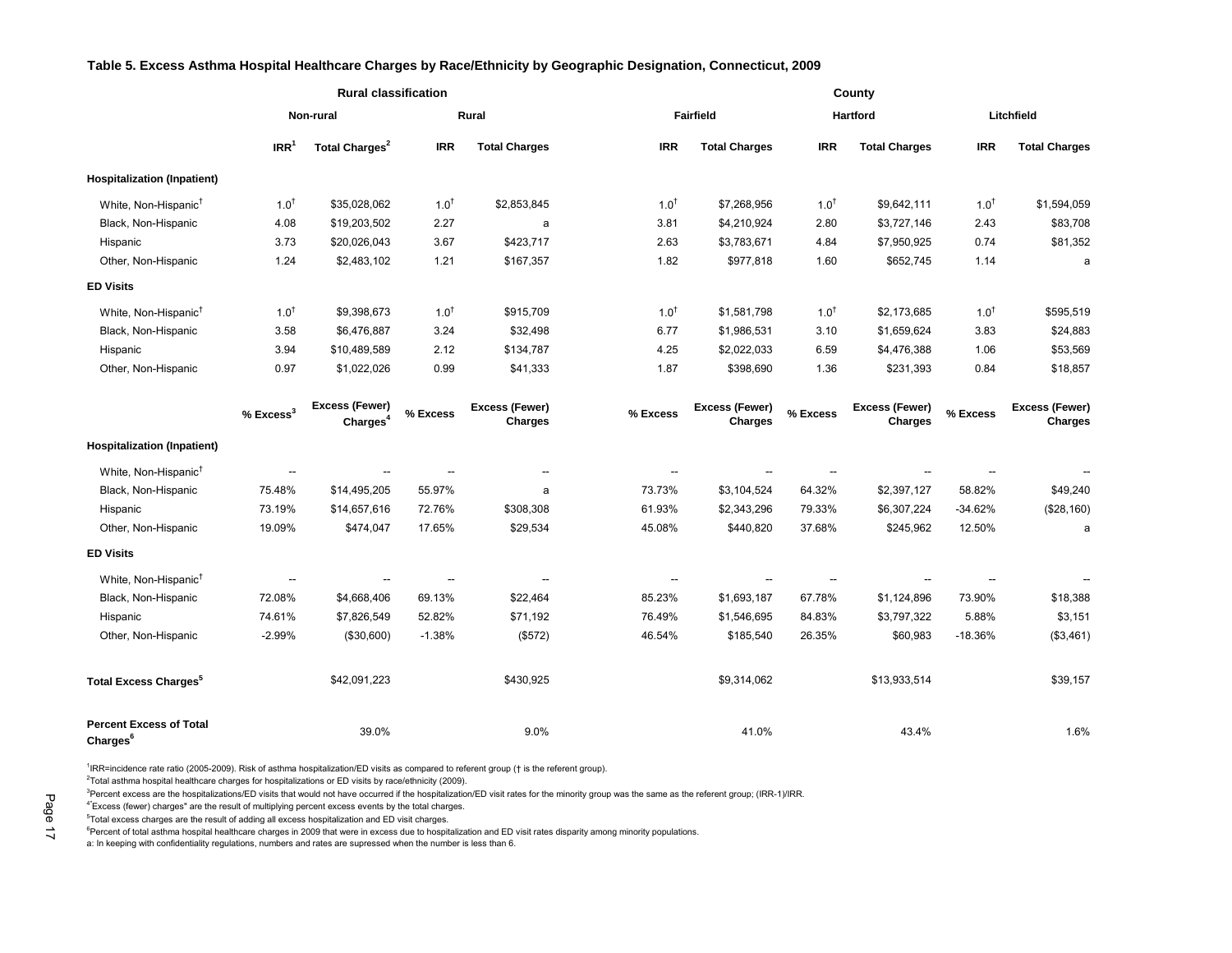#### **Table 5. Excess Asthma Hospital Healthcare Charges by Race/Ethnicity by Geographic Designation, Connecticut, 2009 (Continued)**

|                                         | County                  |                                        |                  |                           |                   |                                  |                |                           |                  |                                  |
|-----------------------------------------|-------------------------|----------------------------------------|------------------|---------------------------|-------------------|----------------------------------|----------------|---------------------------|------------------|----------------------------------|
|                                         | <b>Middlesex</b>        |                                        | <b>New Haven</b> |                           | <b>New London</b> |                                  | <b>Tolland</b> |                           | Windham          |                                  |
|                                         | IRR <sup>1</sup>        | Total Charges <sup>2</sup>             | <b>IRR</b>       | <b>Total Charges</b>      | <b>IRR</b>        | <b>Total Charges</b>             | <b>IRR</b>     | <b>Total Charges</b>      | <b>IRR</b>       | <b>Total Charges</b>             |
| <b>Hospitalization (Inpatient)</b>      |                         |                                        |                  |                           |                   |                                  |                |                           |                  |                                  |
| White, Non-Hispanic <sup>†</sup>        | $1.0^{\dagger}$         | \$1,236,287                            | $1.0^{+}$        | \$13,515,699              | $1.0^{+}$         | \$2,779,427                      | $1.0^{+}$      | \$808,037                 | $1.0^{+}$        | \$1,037,331                      |
| Black, Non-Hispanic                     | 2.89                    | \$193,218                              | 5.34             | \$10,455,032              | 2.90              | \$463,811                        | 1.90           | a                         | 4.36             | a                                |
| Hispanic                                | 1.77                    | \$131,729                              | 3.68             | \$6,966,761               | 2.04              | \$434,650                        | 12.13          | \$635,312                 | 6.25             | \$465,358                        |
| Other, Non-Hispanic                     | 0.61                    | a                                      | 0.74             | \$605,775                 | 0.61              | \$221,484                        | 2.98           | \$125,057                 | 0.54             | a                                |
| <b>ED Visits</b>                        |                         |                                        |                  |                           |                   |                                  |                |                           |                  |                                  |
| White, Non-Hispanic <sup>†</sup>        | $1.0^{+}$               | \$678,221                              | 1.0 <sup>†</sup> | \$2,605,177               | $1.0^{+}$         | \$1,831,436                      | $1.0^{+}$      | \$627,401                 | 1.0 <sup>†</sup> | \$221,145                        |
| Black, Non-Hispanic                     | 3.70                    | \$164,375                              | 3.80             | \$2,289,947               | 2.70              | \$305,773                        | 2.50           | \$56,514                  | 4.94             | \$21,737                         |
| Hispanic                                | 1.95                    | \$149,525                              | 3.76             | \$3,089,249               | 1.85              | \$402,485                        | 3.16           | \$202,416                 | 8.78             | \$228,713                        |
| Other, Non-Hispanic                     | 0.51                    | \$11,388                               | 0.60             | \$211,836                 | 0.53              | \$124,698                        | 1.23           | \$57,144                  | 0.67             | \$9,352                          |
|                                         | $%$ Excess <sup>3</sup> | Excess (Fewer)<br>Charges <sup>4</sup> | % Excess         | Excess (Fewer)<br>Charges | % Excess          | <b>Excess (Fewer)</b><br>Charges | % Excess       | Excess (Fewer)<br>Charges | % Excess         | Excess (Fewer)<br><b>Charges</b> |
| <b>Hospitalization (Inpatient)</b>      |                         |                                        |                  |                           |                   |                                  |                |                           |                  |                                  |
| White, Non-Hispanic <sup>†</sup>        |                         |                                        |                  |                           |                   |                                  |                |                           |                  |                                  |
| Black, Non-Hispanic                     | 65.45%                  | \$126,470                              | 81.27%           | \$8,496,788               | 65.46%            | \$303,613                        | 47.50%         | a                         | 77.07%           | a                                |
| Hispanic                                | 43.56%                  | \$57,387                               | 72.81%           | \$5,072,573               | 50.93%            | \$221,387                        | 91.75%         | \$582,924                 | 83.99%           | \$390,852                        |
| Other, Non-Hispanic                     | -62.86%                 | a                                      | $-35.63%$        | (\$215,851)               | -64.06%           | (\$141,888)                      | 66.49%         | \$83,150                  | $-84.85%$        | a                                |
| <b>ED Visits</b>                        |                         |                                        |                  |                           |                   |                                  |                |                           |                  |                                  |
| White, Non-Hispanic <sup>†</sup>        |                         |                                        |                  |                           | $\overline{a}$    |                                  |                |                           |                  |                                  |
| Black, Non-Hispanic                     | 72.94%                  | \$119,899                              | 73.66%           | \$1,686,717               | 63.00%            | \$192,643                        | 60.05%         | \$33,935                  | 79.76%           | \$17,338                         |
| Hispanic                                | 48.85%                  | \$73,039                               | 73.43%           | \$2,268,314               | 45.95%            | \$184,941                        | 68.37%         | \$138,396                 | 88.61%           | \$202,662                        |
| Other, Non-Hispanic                     | $-96.13%$               | (\$10,948)                             | $-67.28%$        | (\$142,526)               | $-88.32%$         | (\$110, 135)                     | 18.85%         | \$10,774                  | $-50.00%$        | (\$4,676)                        |
| <b>Total Excess Charges<sup>5</sup></b> |                         | \$365,847                              |                  | \$17,166,015              |                   | \$650,561                        |                | \$849,178                 |                  | \$606,176                        |
| <b>Percent Excess of Total</b>          |                         | 14.1%                                  |                  | 41.4%                     |                   | 9.9%                             |                | 32.2%                     |                  | 26.8%                            |

1 IRR=incidence rate ratio (2005-2009). Risk of asthma hospitalization/ED visits as compared to referent group († is the referent group).

 ${}^{2}$ Total asthma hospital healthcare charges for hospitalizations or ED visits by race/ethnicity (2009).

<sup>3</sup>Percent excess are the hospitalizations/ED visits that would not have occurred if the hospitalization/ED visit rates for the minority group was the same as the referent group; (IRR-1)/IRR.

4"Excess (fewer) charges" are the result of multiplying percent excess events by the total charges.

<sup>5</sup>Total excess charges are the result of adding all excess hospitalization and ED visit charges.

<sup>6</sup>Percent of total asthma hospital healthcare charges in 2009 that were in excess due to hospitalization and ED visit rates disparity among minority populations.

a: In keeping with confidentiality regulations, numbers and rates are supressed when the number is less than 6.

**Charges<sup>6</sup>**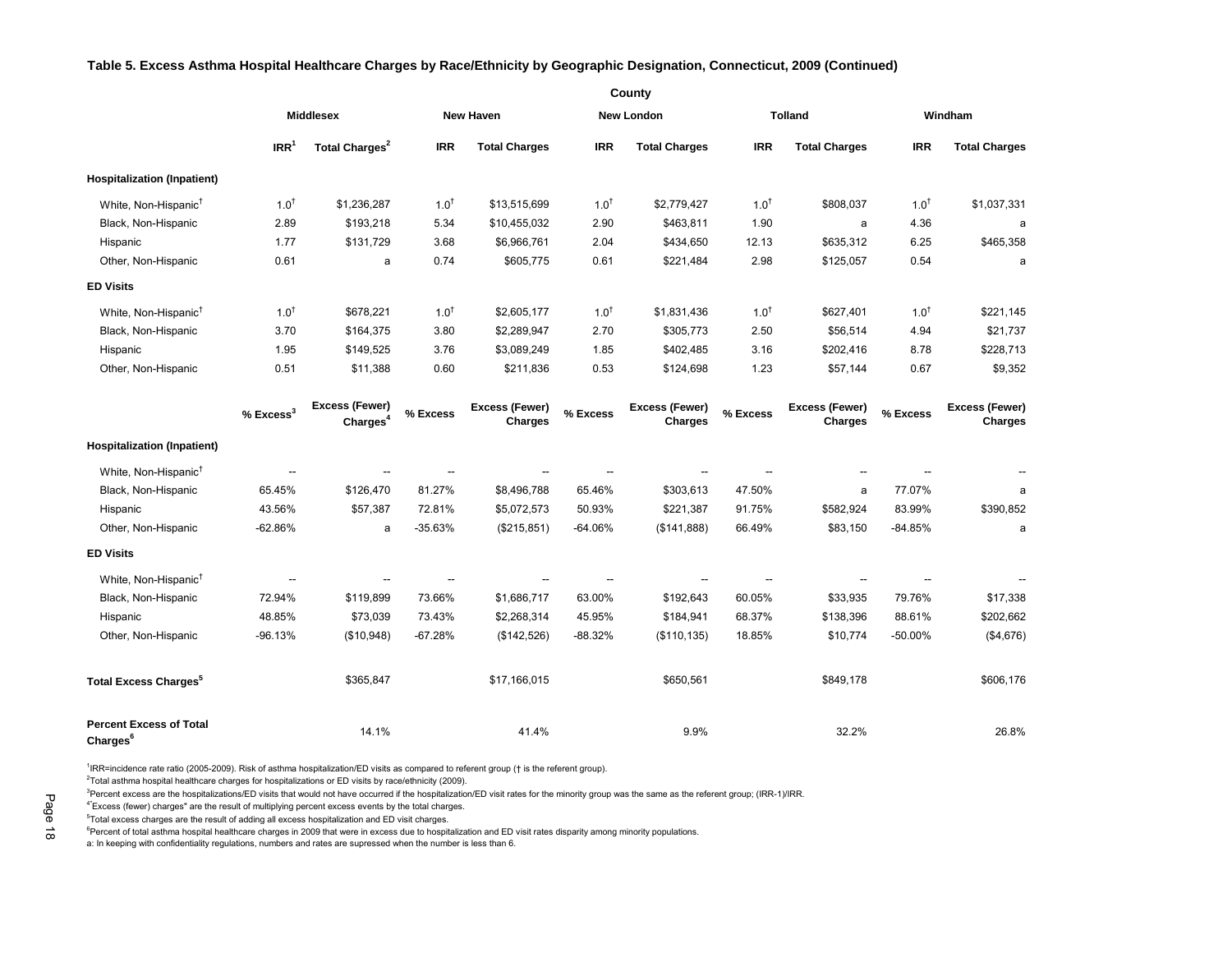#### **Table 5. Excess Asthma Hospital Healthcare Charges by Race/Ethnicity by Geographic Designation, Connecticut, 2009 (Continued)**

#### **Five Largest Cities**

30.7% 49.5% 53.2% 34.5% 42.7%

\$8,224,485 \$1,257,545 \$3,108,927

|                                    | <b>Bridgeport</b>       |                                         | Hartford         |                                  | <b>New Haven</b> |                                  | <b>Stamford</b> |                                  | Waterbury        |                           |
|------------------------------------|-------------------------|-----------------------------------------|------------------|----------------------------------|------------------|----------------------------------|-----------------|----------------------------------|------------------|---------------------------|
|                                    | IRR <sup>1</sup>        | Total Charges <sup>2</sup>              | <b>IRR</b>       | <b>Total Charges</b>             | <b>IRR</b>       | <b>Total Charges</b>             | <b>IRR</b>      | <b>Total Charges</b>             | <b>IRR</b>       | <b>Total Charges</b>      |
| <b>Hospitalization (Inpatient)</b> |                         |                                         |                  |                                  |                  |                                  |                 |                                  |                  |                           |
| White, Non-Hispanic <sup>†</sup>   | $1.0^{t}$               | \$1,071,043                             | 1.0 <sup>†</sup> | \$756,415                        | $1.0^{+}$        | \$2,190,034                      | $1.0^{+}$       | \$1,188,651                      | $1.0^{+}$        | \$1,096,137               |
| Black, Non-Hispanic                | 1.40                    | \$2,526,388                             | 1.54             | \$2,033,925                      | 3.50             | \$7,069,903                      | 2.94            | \$774,786                        | 1.65             | \$563,900                 |
| Hispanic                           | 1.63                    | \$2,747,917                             | 2.30             | \$3,616,523                      | 2.74             | \$3,224,076                      | 1.54            | \$315,827                        | 2.90             | \$2,207,333               |
| Other, Non-Hispanic                | 0.47                    | \$145,018                               | 1.04             | \$122,576                        | 0.40             | a                                | 1.87            | \$228,393                        | 0.87             | \$143,806                 |
| <b>ED Visits</b>                   |                         |                                         |                  |                                  |                  |                                  |                 |                                  |                  |                           |
| White, Non-Hispanic <sup>†</sup>   | $1.0^{t}$               | \$241,603                               | $1.0^{+}$        | \$179,367                        | $1.0^{+}$        | \$178,948                        | $1.0^{+}$       | \$358,440                        | 1.0 <sup>†</sup> | \$683,476                 |
| Black, Non-Hispanic                | 2.07                    | \$1,054,789                             | 2.86             | \$889,068                        | 3.58             | \$1,053,881                      | 4.90            | \$404,972                        | 2.09             | \$692,454                 |
| Hispanic                           | 2.16                    | \$1,299,618                             | 5.98             | \$2,444,226                      | 2.53             | \$671,909                        | 2.30            | \$324,738                        | 2.77             | \$1,780,868               |
| Other, Non-Hispanic                | 0.59                    | \$64,065                                | 0.32             | \$13,255                         | 0.38             | \$25,603                         | 1.87            | \$48,746                         | 0.71             | \$93,330                  |
|                                    | $%$ Excess <sup>3</sup> | Excess (Fewer)<br>Chargest <sup>4</sup> | % Excess         | Excess (Fewer)<br><b>Charges</b> | % Excess         | Excess (Fewer)<br><b>Charges</b> | % Excess        | <b>Excess (Fewer)</b><br>Charges | % Excess         | Excess (Fewer)<br>Charges |
| <b>Hospitalization (Inpatient)</b> |                         |                                         |                  |                                  |                  |                                  |                 |                                  |                  |                           |
| White, Non-Hispanic <sup>†</sup>   |                         |                                         |                  |                                  |                  |                                  |                 |                                  |                  |                           |
| Black, Non-Hispanic                | 28.38%                  | \$717,061                               | 34.98%           | \$711,559                        | 71.46%           | \$5,051,975                      | 66.02%          | \$511,509                        | 39.49%           | \$222,687                 |
| Hispanic                           | 38.53%                  | \$1,058,688                             | 56.43%           | \$2,040,859                      | 63.57%           | \$2,049,413                      | 35.19%          | \$111,124                        | 65.52%           | \$1,446,184               |
| Other, Non-Hispanic                | $-110.68%$              | (\$160,505)                             | 4.11%            | \$5,037                          | $-149.56%$       | a                                | 46.56%          | \$106,351                        | $-15.15%$        | (\$21,789)                |
| <b>ED Visits</b>                   |                         |                                         |                  |                                  |                  |                                  |                 |                                  |                  |                           |
| White, Non-Hispanic <sup>†</sup>   |                         |                                         |                  |                                  |                  |                                  |                 |                                  |                  |                           |
| Black, Non-Hispanic                | 51.67%                  | \$545,021                               | 65.03%           | \$578,167                        | 72.03%           | \$759,099                        | 79.59%          | \$322,330                        | 52.24%           | \$361,709                 |
| Hispanic                           | 53.80%                  | \$699,219                               | 83.28%           | \$2,035,511                      | 60.45%           | \$406,140                        | 56.50%          | \$183,488                        | 63.91%           | \$1,138,089               |
| Other, Non-Hispanic                | $-69.72%$               | (\$44,665)                              | $-212.33%$       | (\$28,144)                       | $-164.60%$       | (\$42,142)                       | 46.66%          | \$22,743                         | $-40.67%$        | (\$37,953)                |

**Charges<sup>6</sup>**

1 IRR=incidence rate ratio (2005-2009). Risk of asthma hospitalization/ED visits as compared to referent group († is the referent group).

 ${}^{2}$ Total asthma hospital healthcare charges for hospitalizations or ED visits by race/ethnicity (2009).

<sup>3</sup>Percent excess are the hospitalizations/ED visits that would not have occurred if the hospitalization/ED visit rates for the minority group was the same as the referent group; (IRR-1)/IRR.

 $$2.814.819$   $$5.342.989$ 

4"Excess (fewer) charges" are the result of multiplying percent excess events by the total charges.

<sup>5</sup>Total excess charges are the result of adding all excess hospitalization and ED visit charges.

<sup>6</sup>Percent of total asthma hospital healthcare charges in 2009 that were in excess due to hospitalization and ED visit rates disparity among minority populations.

a: In keeping with confidentiality regulations, numbers and rates are supressed when the number is less than 6.

**Total Excess Charges<sup>5</sup>**

**Percent Excess of Total**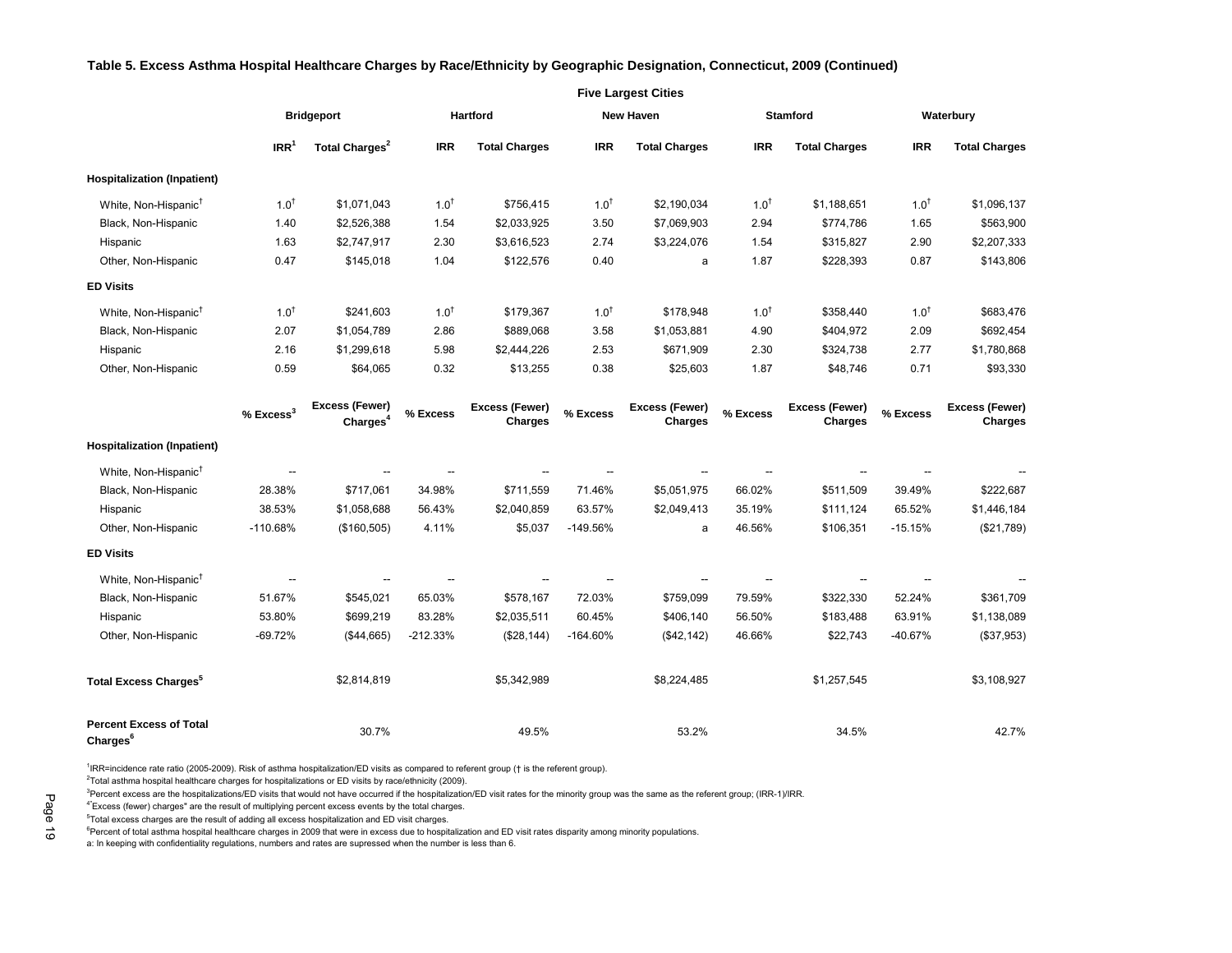#### **Table 5. Excess Asthma Hospital Healthcare Charges by Race/Ethnicity by Geographic Designation, Connecticut, 2009 (Continued)**

|                                                               | <b>Five Largest Cities Combined</b> |                                        |                   |                           |  |  |  |  |
|---------------------------------------------------------------|-------------------------------------|----------------------------------------|-------------------|---------------------------|--|--|--|--|
|                                                               |                                     | <b>5 Largest Cities Combined</b>       | <b>Rest of CT</b> |                           |  |  |  |  |
|                                                               | IRR <sup>1</sup>                    | Total Charges <sup>2</sup>             | <b>IRR</b>        | <b>Total Charges</b>      |  |  |  |  |
| <b>Hospitalization (Inpatient)</b>                            |                                     |                                        |                   |                           |  |  |  |  |
| White, Non-Hispanic <sup>†</sup>                              | $1.0^{\dagger}$                     | \$6,302,281                            | $1.0^{\dagger}$   | \$31,579,627              |  |  |  |  |
| Black, Non-Hispanic                                           | 2.88                                | \$12,968,902                           | 3.17              | \$6,285,364               |  |  |  |  |
| Hispanic                                                      | 2.76                                | \$12,111,675                           | 2.91              | \$8,338,084               |  |  |  |  |
| Other, Non-Hispanic                                           | 0.85                                | \$718,130                              | 1.27              | \$1,932,329               |  |  |  |  |
| <b>ED Visits</b>                                              |                                     |                                        |                   |                           |  |  |  |  |
| White, Non-Hispanic <sup>†</sup>                              | $1.0^{+}$                           | \$1,641,835                            | $1.0^{+}$         | \$8,672,547               |  |  |  |  |
| Black, Non-Hispanic                                           | 2.80                                | \$4,095,166                            | 2.94              | \$2,414,219               |  |  |  |  |
| Hispanic                                                      | 3.41                                | \$6,521,358                            | 2.94              | \$4,103,017               |  |  |  |  |
| Other, Non-Hispanic                                           | 0.74                                | \$245,000                              | 0.99              | \$818,358                 |  |  |  |  |
|                                                               | $%$ Excess <sup>3</sup>             | Excess (Fewer)<br>Charges <sup>4</sup> | % Excess          | Excess (Fewer)<br>Charges |  |  |  |  |
| <b>Hospitalization (Inpatient)</b>                            |                                     |                                        |                   |                           |  |  |  |  |
| White, Non-Hispanic <sup>†</sup>                              |                                     |                                        |                   |                           |  |  |  |  |
| Black, Non-Hispanic                                           | 65.24%                              | \$8,460,400                            | 68.48%            | \$4,304,374               |  |  |  |  |
| Hispanic                                                      | 63.76%                              | \$7,722,209                            | 65.68%            | \$5,476,284               |  |  |  |  |
| Other, Non-Hispanic                                           | $-17.39%$                           | (\$124,892)                            | 21.36%            | \$412,730                 |  |  |  |  |
| <b>ED Visits</b>                                              |                                     |                                        |                   |                           |  |  |  |  |
| White, Non-Hispanic <sup>†</sup>                              |                                     |                                        |                   |                           |  |  |  |  |
| Black, Non-Hispanic                                           | 64.27%                              | \$2,631,834                            | 66.00%            | \$1,593,385               |  |  |  |  |
| Hispanic                                                      | 70.68%                              | \$4,609,133                            | 66.04%            | \$2,709,458               |  |  |  |  |
| Other, Non-Hispanic                                           | $-34.58%$                           | (\$84,714)                             | $-0.62%$          | (\$5,099)                 |  |  |  |  |
| <b>Total Excess Charges<sup>5</sup></b>                       |                                     | \$23,213,970                           |                   | \$14,491,132              |  |  |  |  |
| <b>Percent Excess of Total</b><br><b>Charges</b> <sup>6</sup> |                                     | 50.1%                                  |                   | 21.8%                     |  |  |  |  |

1 IRR=incidence rate ratio (2005-2009). Risk of asthma hospitalization/ED visits as compared to referent group († is the referent group).

 ${}^{2}$ Total asthma hospital healthcare charges for hospitalizations or ED visits by race/ethnicity (2009).

<sup>3</sup>Percent excess are the hospitalizations/ED visits that would not have occurred if the hospitalization/ED visit rates for the minority group was the same as the referent group; (IRR-1)/IRR.

4"Excess (fewer) charges" are the result of multiplying percent excess events by the total charges.

<sup>5</sup>Total excess charges are the result of adding all excess hospitalization and ED visit charges.

<sup>6</sup>Percent of total asthma hospital healthcare charges in 2009 that were in excess due to hospitalization and ED visit rates disparity among minority populations.